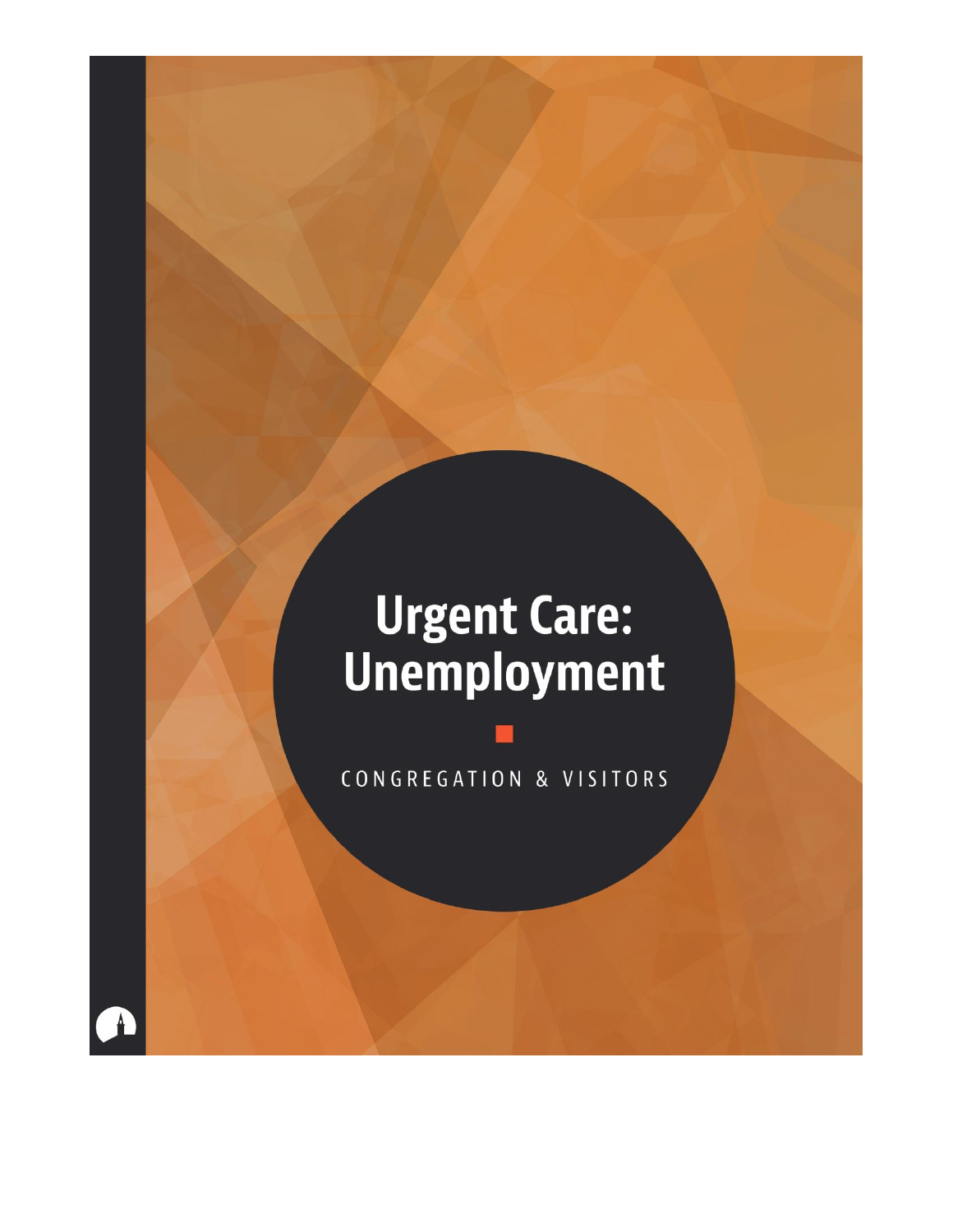# **URGENT CARE: Unemployment**

# **TABLE OF CONTENTS**

Click on the article you would like to read:

|                | Short off the drillers you froute like to redd.                                                                                                                         |
|----------------|-------------------------------------------------------------------------------------------------------------------------------------------------------------------------|
| <b>Respond</b> | <b>A QUICK GUIDE FOR ACTION</b><br>Key points for caregiving ministry.                                                                                                  |
| <b>Study</b>   | <b>FORCED OUT</b><br>A fired pastor shares the lessons—and unexpected blessings—from his job loss.<br>by Gary D. Preston                                                |
|                | THE ROLE OF THE CHURCH<br>How the whole people of God can minister to the unemployed.<br>by Jeff M. Sellers                                                             |
|                | <b>COACHING AND CAREERS</b><br>Helpers who coach, whether formally or informally, can assist jobless people.<br>by Gary R. Collins                                      |
| Care           | <b>THE INITIAL SHOCK</b><br>Behaviors and feelings to watch for from people dealing with recent job loss.<br>by Donna Bennett                                           |
|                | <b>STAYING AFLOAT</b><br>Offer these insights about how to survive financially after a job loss.<br>by The Financial Planning Association                               |
|                | <b>EMPLOYMENT MINISTRIES IN THE CHURCH</b><br>Your church can help the unemployed turn the corner and focus on the future.<br>by Richard A. Roberts and Michael Jinkins |
|                | <b>BUILDING A MENTOR TEAM</b><br>Organize a corps of church leaders to help families afflicted by unemployment.<br>by Amy L. Sherman                                    |
| <b>Lead</b>    | <b>TAKE THIS JOB AND LOVE IT</b><br>"Down time" is a chance to examine how God can best use your work.<br>by Steve May                                                  |
|                | <b>FURTHER EXPLORATION</b><br>Books and resources to equip your church to respond to unemployment.                                                                      |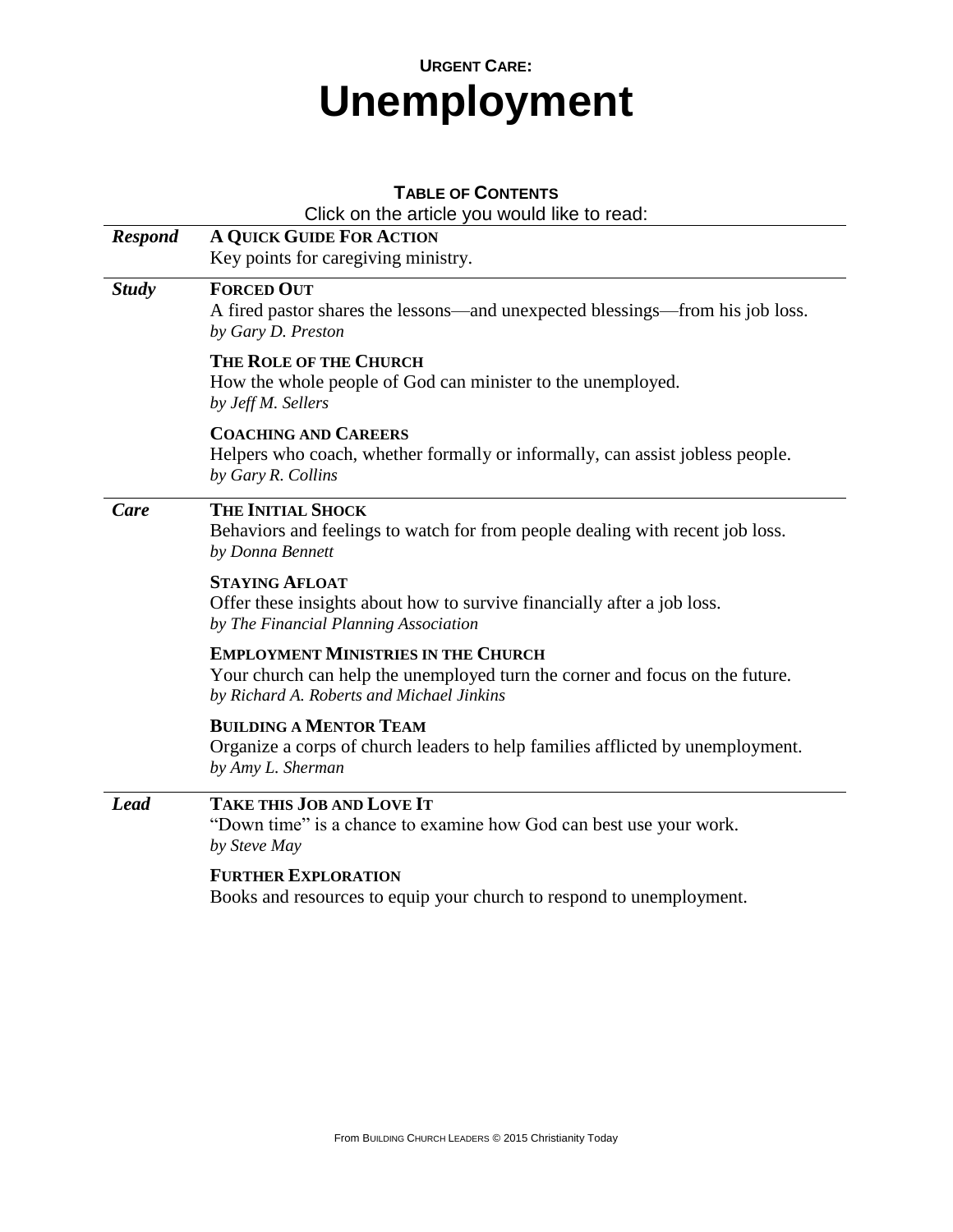# **Leader's Guide**

*How to use "Urgent Care: Unemployment" by BUILDING CHURCH LEADERS.*

Welcome to BUILDING CHURCH LEADERS: Urgent Care. You've purchased an innovative resource that will help equip you and your leaders to minister in critical and sensitive situations.

Urgent Care handouts give a succinct and practical overview of the issues relevant in your situation. All of the authors are familiar with ministry in the aftermath of job loss, and a certified counselor has reviewed all of this material. We hope you use the articles for their hands-on advice, theological guidance, and careful warnings in order that you may offer the best ministry possible to people facing a difficult transition and an uncertain future.

These tools are specifically designed for easy and quick use by church leaders in crisis situations. If you have a pressing need, select the article most relevant to the demands you face, and follow the article's guidance. If time is on your side, use these handouts to launch a discussion and training for leaders in your church.

## **Select & Copy**

This specific theme is designed to help equip pastors and leaders who need to minister to someone after he or she has lost a job. Simply print and photocopy the handouts and distribute them as needed. (You do not need to ask for permission provided you are making fewer than 1,000 copies, are using the material in a church or educational setting, and are not charging for it.)

The following articles cover a variety of topics. For example, the article "Forced Out" is written by someone who both has counseled the jobless and has had to recover from his own sudden job loss. For advice on how to help people make good financial decisions in the wake of job loss, see "Staying Afloat." To learn how the subject of vocation can be handled from the pulpit, see "Take This Job and Love It." For an overview of action steps and important concerns that need to be remembered, see "A Quick Guide for Action."

#### **Pray**

Ask God to equip your church to minister sensitively and with great hope—even in the midst of great uncertainty.

Need more material, or something on a specific topic? See our website at www.BuildingChurchLeaders.com.

To contact the editors:

E-mail BCL@christianitytoday.com

Mail BUILDING CHURCH LEADERS, Christianity Today 465 Gundersen Drive, Carol Stream, IL 60188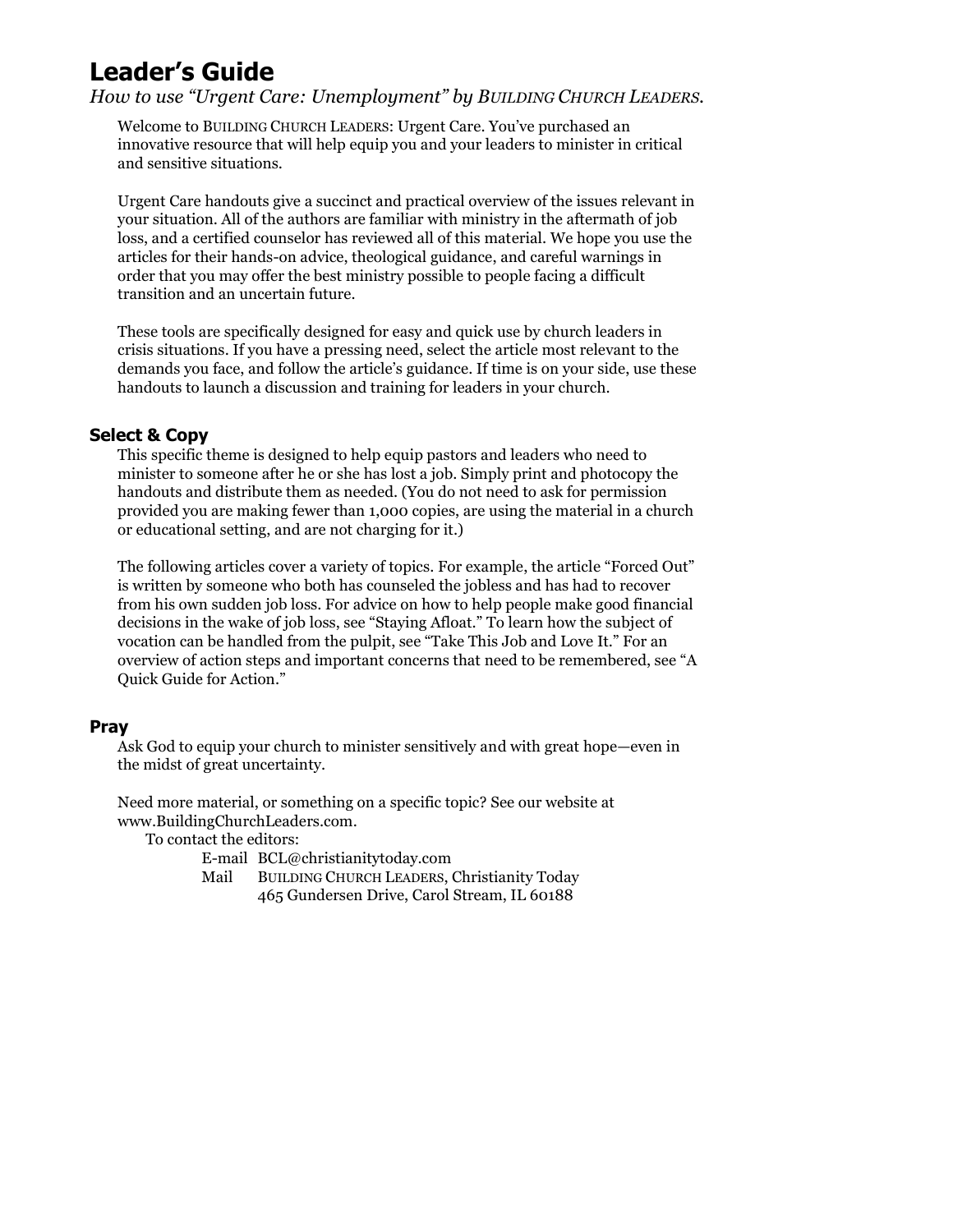# <span id="page-3-0"></span>**A Quick Guide For Action**

<span id="page-3-1"></span>*Key points for caregiving ministry.*

Urgent care situations require an immediate response from church leaders. This overview outlines major steps you should take in addressing a person's job loss. These action steps are explored in greater depth and detail in the remainder of this packet.

## **Immediate Concerns**

- 1. Help the unemployed person deal with feelings of intense anger and disbelief.
- 2. The unemployed person will be unsure about how to explain the job loss to friends and family.
- 3. Provide counsel about the new financial situation created with the loss of income.

# **Keep in Mind**

- 1. The emotions and behaviors associated with job loss are much like those associated with any other kind of loss. Be prepared to deal with this grief.
- 2. The job loss does not only affect the individual, but his or her family as well.
- 3. Your friend will need to start a job search soon in order to have enough time to find a job that is a good fit.

# **What to Do or Say**

- 1. Counsel the unemployed person away from making rash decisions.
- 2. Encourage the unemployed person to be mentally and physically active.
- 3. Assure the person that the church will help during this period of insecurity and need. Whatever support you promise, be sure you can deliver.
- 4. Ask the person to consider the larger question: "What does the Lord want me to do with my life now?"

# **What Not to Do or Say**

- 1. Don't say, "You'll get over this in no time. You always land on your feet."
- 2. Don't urge the person to take the first open job that comes along, unless it is a clear match of position with skills and motivation.
- 3. Don't advise the person to take a long vacation before looking for a new job.

# **Plan Ahead**

- 1. Have career coaching or counseling available, possibly with a pastor, a wise businessperson, a Certified Financial Planner who volunteers, or an outside counselor.
- 2. Have financial planning assistance available to help families through unemployment.
- 3. Provide opportunities for the unemployed to share needs and feelings in group settings.
- 4. Consider starting a "job postings" board at your church.
- 5. Gather resources on applying for jobs, building a resume, attending local career fairs, working with local colleges to place job seekers, and helping the unemployed network with potential employers.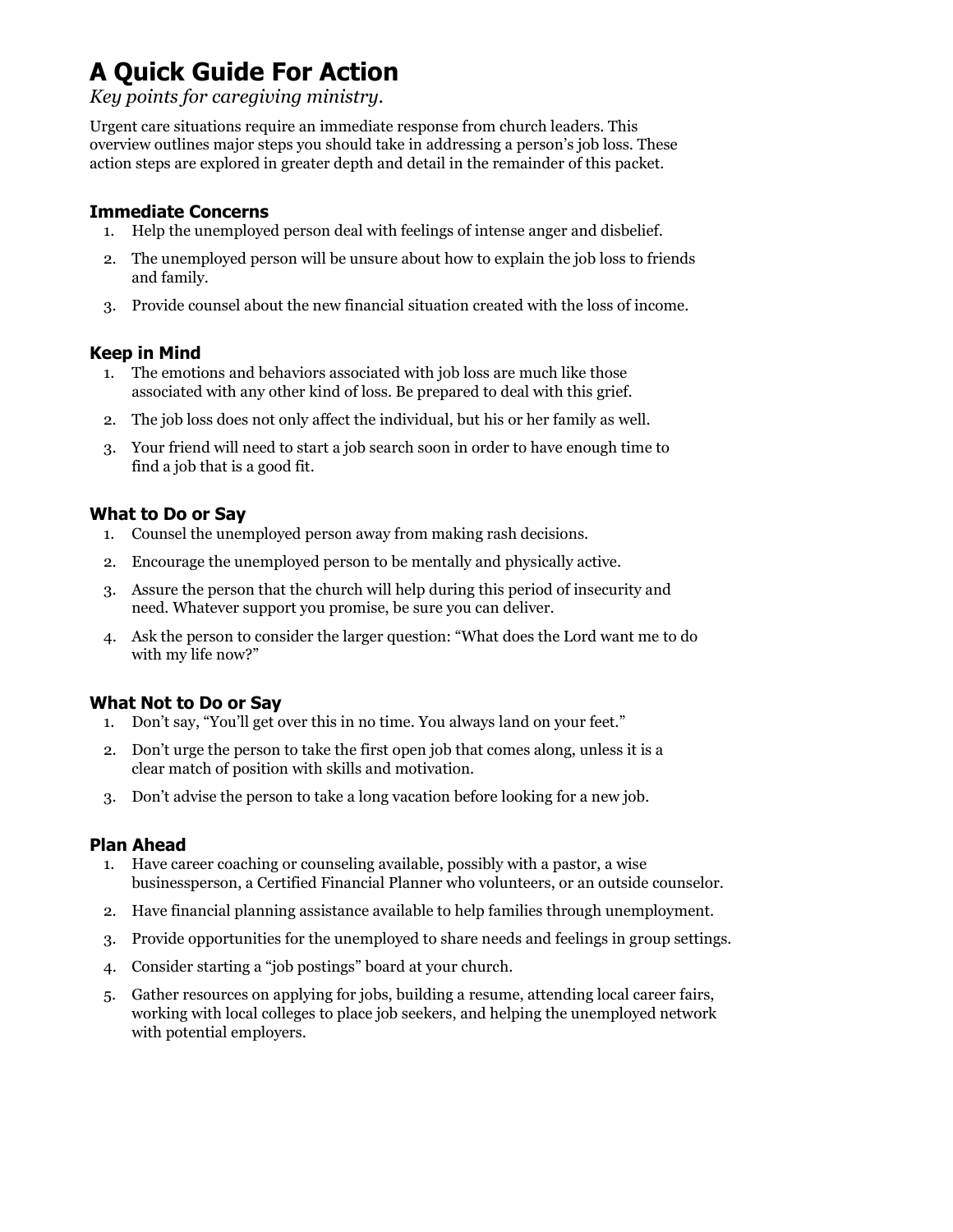# <span id="page-4-0"></span>**Forced Out**

<span id="page-4-1"></span>*A fired pastor shares the lessons—and unexpected blessings—from his job loss.*  Romans 8:28

<span id="page-4-2"></span>by Gary D. Preston

When I knocked on the couple's massive oak door, a woman answered. Her husband was on the phone.

Her bloodshot eyes signaled immediately that this might not be the routine one-hour pastoral visit I had planned. Rick and Becky were new to the church, and I wanted to get acquainted.

"We almost canceled your visit tonight," she blurted. "Rick and I both lost our jobs this morning. Our boss came by at 9 A.M. and told us that due to corporate reshuffling 'for the good of all concerned,' our jobs were phased out as of today."

I stayed several hours, but before leaving, I cautioned them not to make any rash decisions and then knelt beside them, concluding with a prayer that would haunt me just a few weeks later.

"Lord," I prayed, "help Rick and Becky to remain open to you during this difficult time. Give them patience to wait on you. Perhaps this is a time when you will lead them in a radically new direction."

Six weeks later, at 10:15 one evening, our telephone rang. I picked up the phone, recognizing the voice of the board chairman.

"The board chose me to call you tonight," the chairman began, "because I'm a good friend of yours and my wife is on the staff."

Hardly taking a breath, he continued, "The board asked me to inform you that it voted to terminate you as our pastor. The board believes this is the right decision, and it will work out best for everyone involved."

It occurred to me that I had heard similar words just weeks before.

When I hung up the phone, my wife, Suzanne, sat beside me on the bed. Even hearing only one side of the conversation, she had no difficulty figuring out what had happened. With our arms around each other, we sat in stunned silence.

I had discovered firsthand that unemployment hits pastors. This wasn't corporate restructuring, however. I was fired.

## **Besieged by Questions**

Looking back, I'm certain navigating the choppy waters of unemployment might have been easier if I had possessed a primer on unemployment. But I'd never read anything on the subject. I needed help with the myriad daily questions I was asking: How do I explain to family, friends, and fellow pastors what happened? How do we survive financially before I find employment?

And, of course, the ultimate question: What is God trying to teach me through this awful experience?

To the first question, what do we tell family and friends, we decided to be up front, telling people we were no longer at the church, rather than to let the grapevine run its course. So we called family and close friends, relaying the facts of our termination. That was not easy. The biggest challenge was sticking only to the facts. Brief conversations, we quickly discovered, helped us do that. The longer we talked, the more likely we were to criticize people on the board or spew our volatile emotions.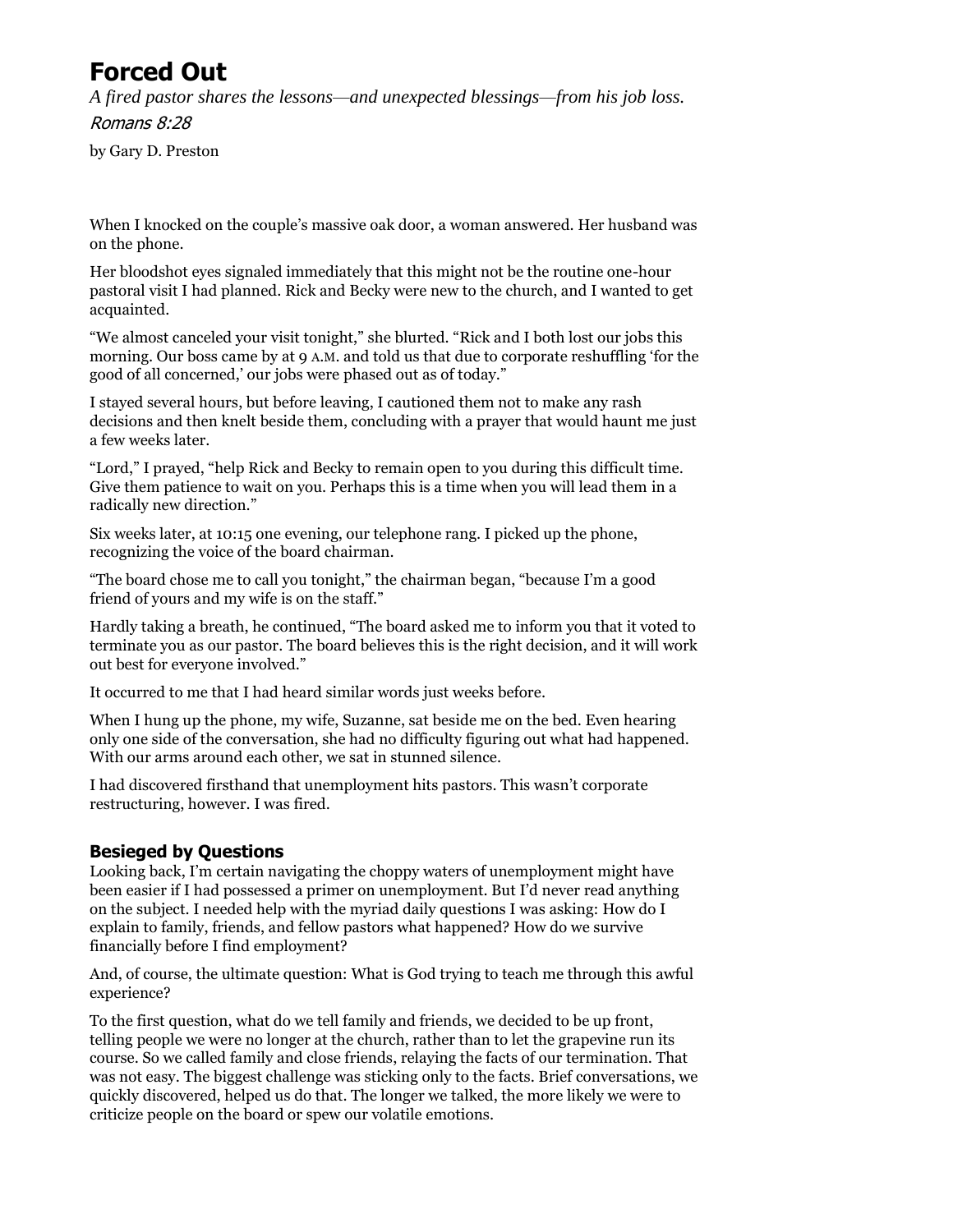When neighbors noticed I was around home every day, I informed them with a pat answer: "The church and I thought it best for both of us if I took an early retirement." They got the point and seldom asked for details.

As I walked through the valley of unemployment, I began to learn several important lessons.

# **What Do I Tell the Kids?**

When I lost my job in ministry, I not only had to deal with loss of self-confidence and steady income but also with the losses experienced by my children, who were in elementary school at the time. Even though our boys couldn't fully grasp the significance of my termination, keeping them informed, we believed, was important. Our open communication seemed to calm the ripple effect my job loss had at home.

Too often, a job loss can trigger family problems and even divorce. But it need not be that way. It can be a time for a family to pull together and for the children to help parents accept some of the grief by sharing it. The imagination of a child can run wild. Children may believe things are worse than they actually are and assume the problems are their fault.

By watching their parents, children can learn significant lessons about how to maintain a sense of hope and faith. Before going to bed, for example, our boys regularly prayed for me, asking God to help me with this difficult situation. One night our youngest petitioned, "God, help Daddy find another church to be its pastor and help him not to run over [with the car] the people on the board." The boys had a sense of my needs as well as a sense of humor.

Teens particularly can be included in many of the family discussions relating to a job loss. Of course, discretion should be used in sharing too many details when the children are present. With our preadolescent children, for example, my wife and I never used the names of board members. Though the boys were curious, we didn't think it was necessary for them to know which of their friends' parents on the board had decided to terminate me.

The boys had a hard time adjusting to our financial situation. "Dad, are we going to be poor now?" became a frequent question. I assured them that God would provide for our needs. We made a point of sharing with them the various ways God provided financially for us. When a sizable check came in the mail from a neighborhood Christian, we showed our boys the letter and the check right away.

Living on a tight budget also helped our family discern more carefully between needs and wants. We all recognized that our summer vacation plans would need to be pared down. We asked our boys, "Even though we aren't going on a big vacation this summer, do you think you still have everything you need?"

# **A Period of Transition**

I began listing mentally some of the lessons from this ordeal, trying to analyze what I could have done differently or better. That process was helpful. I recognized the debacle was partially my fault, and that was all God asked me to accept.

I also recognized that others were partly to blame. My journal entries during those first days following my termination were filled with angry accusations. But as the ink flowed from the pen to my paper, along with it went some of the anger in my soul. No one has ever seen those written words, but as I reread them now, I recognize how my journal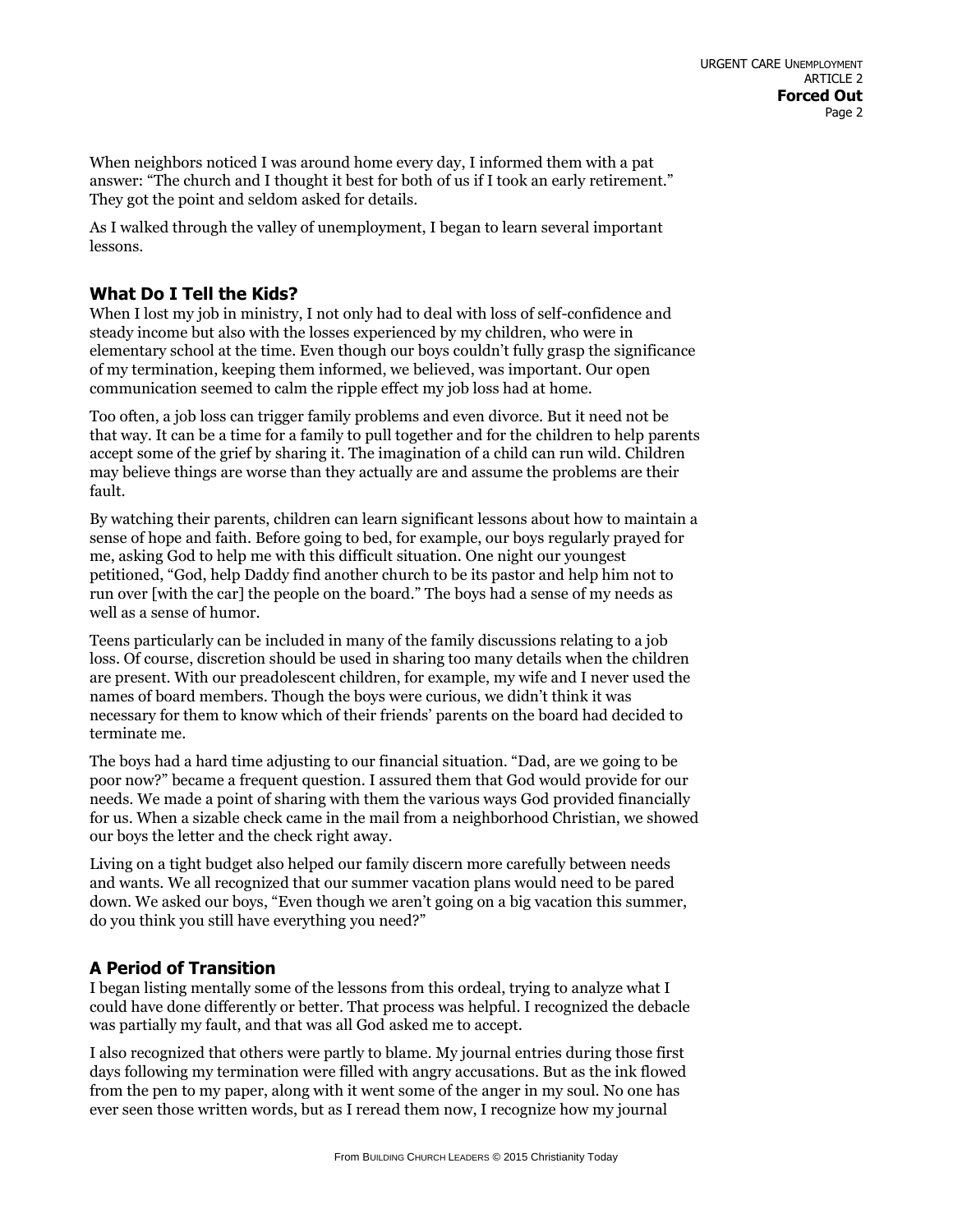became my therapist. Journaling allowed me to express unrighteous thoughts and feelings. In so doing, issues such as personal responsibility, forgiveness, acceptance, and trust floated to the surface.

A time of unemployment can be an opportunity to eat and exercise properly. Sharpening dormant skills, cultivating a hobby, and having fun aren't sins during this kind of interim. Before our severance pay ran out, I tackled several woodworking projects that had been on hold.

Not only did I spend more time with my family, I spent more time with God. I used the first hour of the day after our boys went to school to spend time with the Lord, and it proved to be a real gift. Rather than the quick 10- or 15-minute devotional time I always had at my office, I could now ask God questions and listen for answers; I read chapters instead of verses; I rediscovered the joy of using a hymnal to commune with God.

> *—Gary D. Preston is a pastor and the author of* Character Forged from Conflict*.*

Adapted from Character Forged from Conflict (Bethany House, 1999). Used by permission.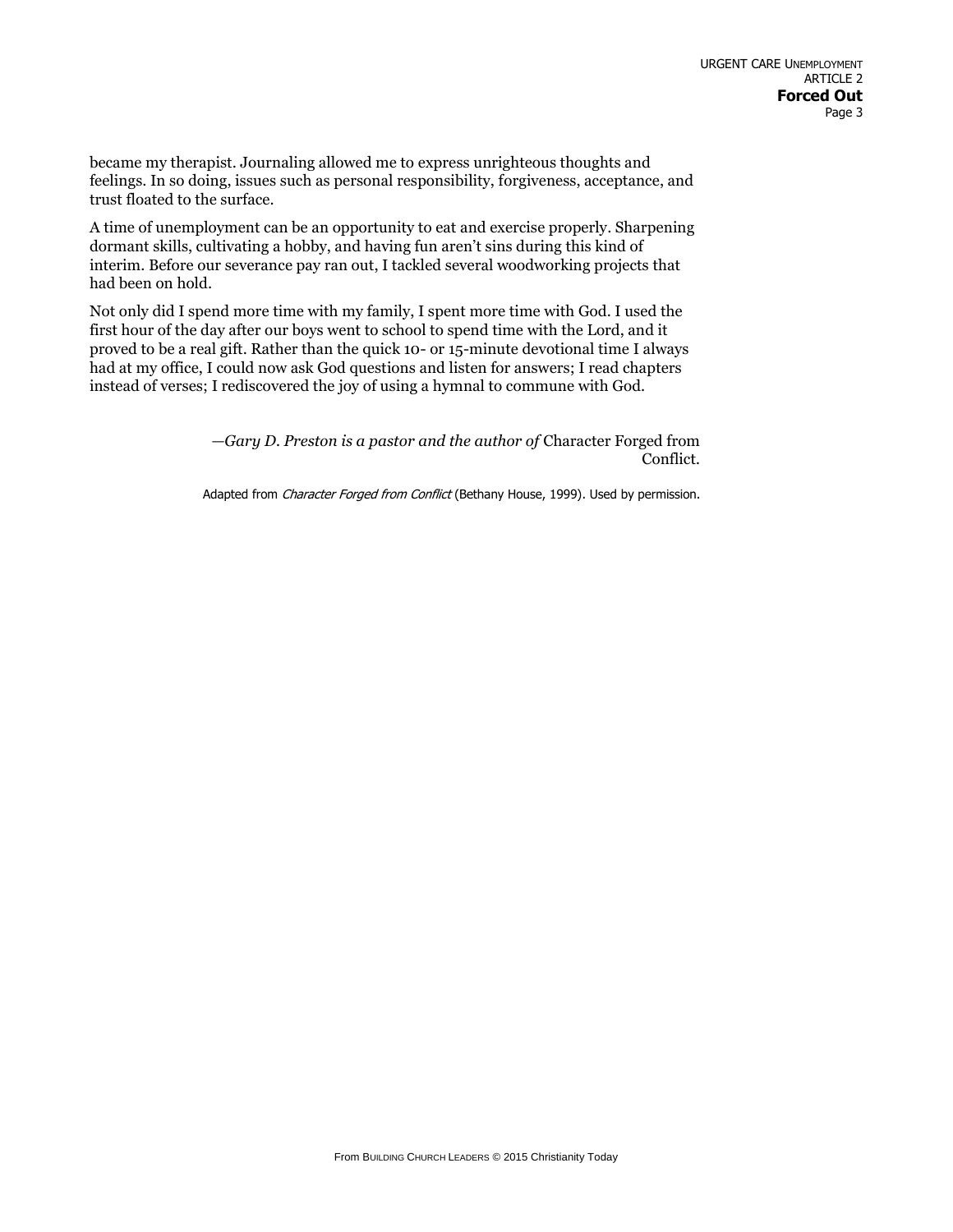# <span id="page-7-0"></span>**The Role of the Church**

<span id="page-7-1"></span>*How the whole people of God can minister to the unemployed.*

Job 4:3

<span id="page-7-2"></span>by Jeff M. Sellers

The job loss known as "downsizing" leaves much of our workforce in a state of uncertainty. Richard Kew, an Episcopal priest, speaker, and author of Starting Over-But Not from Scratch (Abingdon), wrote for eight years for National Business Employment Weekly as a career counselor. Here are insights from Kew, gleaned from an interview with *Christianity Today*, about how Christians can cope with unemployment.

# **How can the church help the newly unemployed?**

Initially, just by being there for them. The uncertainty can almost be worse than unemployment itself—there is this sense of being exposed, insecure, of not knowing whether you are going to have the material resources to meet the challenges the future is going to throw at you. Pastoral care from clergy, and care within groups in congregations, is extremely important.

# **How can groups help?**

It's important that those who are struggling with even the possibility of unemployment be willing to open themselves up, to share their discomfort so that others might reach out to them. These issues first come up in the person's context, be it a church choir, a Bible study group, or a ministry group. It's also important for congregations to form groups where the unemployed can come together and support one another—and not just those in the church, but anyone who is unemployed. Such groups can help people network with one another and to work with one another in presenting and developing résumés.

# **Why do family, friends, and fellow church members, feel helpless about how to come alongside someone who is unemployed?**

They look at somebody else and say, "It might be me next!" It's like being at the bedside of a dying person, and you watch doctors coming in, and then they come in less frequently, and then they don't really come at all. As communities of Christians, we need to face our own fears. At the same time, the unemployed are probably keeping their situation quiet because they're ashamed of what they're going through. But in fact, if you're looking for new employment, you *should* want the whole world to know that you're on the market.

# **How can an unemployed person can face emotional challenges?**

There is shame related to job loss, though in reality there may be no reason for it. Rather, [job loss] is the great tsunami of the economy that goes lurching on, and you're caught up in the tidal wave. If you're caught up in it, then other people are going to be as well, and you can provide support for one another as well as being open in the way that you handle all this.

You're going to go through the whole cycle of grief, because when you lose your job, you have to let go of what might have been. So there is some inner dying that goes on, and there is the anger that accompanies that—"Why me?"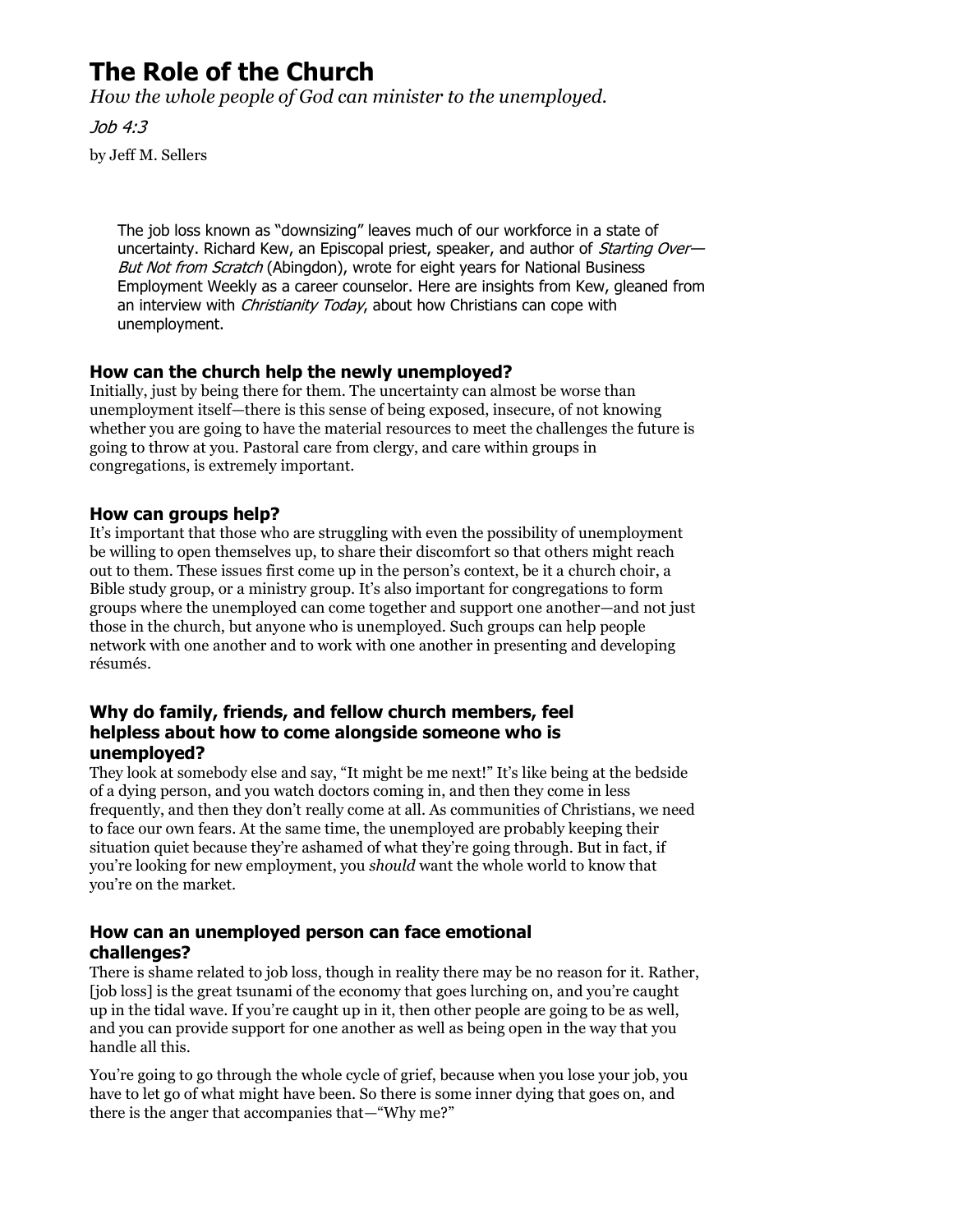Some people, when thrown out of work, cave in spiritually on themselves—turning against themselves, rather than moving on to the next step. To be conscious of falling into that and looking for help is the first step.

The second step is to maintain a devotional discipline alongside maintaining a life discipline. When you are unemployed, your full-time job is to find work. Therefore, set up an office. There is a tendency for unemployed people to lose any sense of discipline.

## **How does a person's spiritual identity come into the picture?**

Men in particular relate their identity with their work. When a man loses his job, there is something of his identity taken away from him, and one of the things unemployment does is bring you face to face with the real "you" rather than the imagined "you" that most people are hiding behind. That loss of self-identity that is job-related is in some instances a good thing.

The tendency is to say, "How can I find something as good if not better in terms of material things than the job that I've done?" rather than saying, "Is there an opportunity for me to totally reorder my life? Maybe I've been making more money than is good for me, but that job is not where my heart is. There's something better that God has in mind."

We can use this as a time to do some exploring: "What do I want to do with the rest of my life? What does God want me to do with the rest of my life?"

*—Jeff Sellers is former associate editor for* Christianity Today*.*

*—Richard Kew is rector of Church of the Resurrection in Franklin, Tennessee.*

Adapted from Christianity Today,  $\odot$  2001 Christianity Today. For more articles like this, visit www.christianitytoday.com.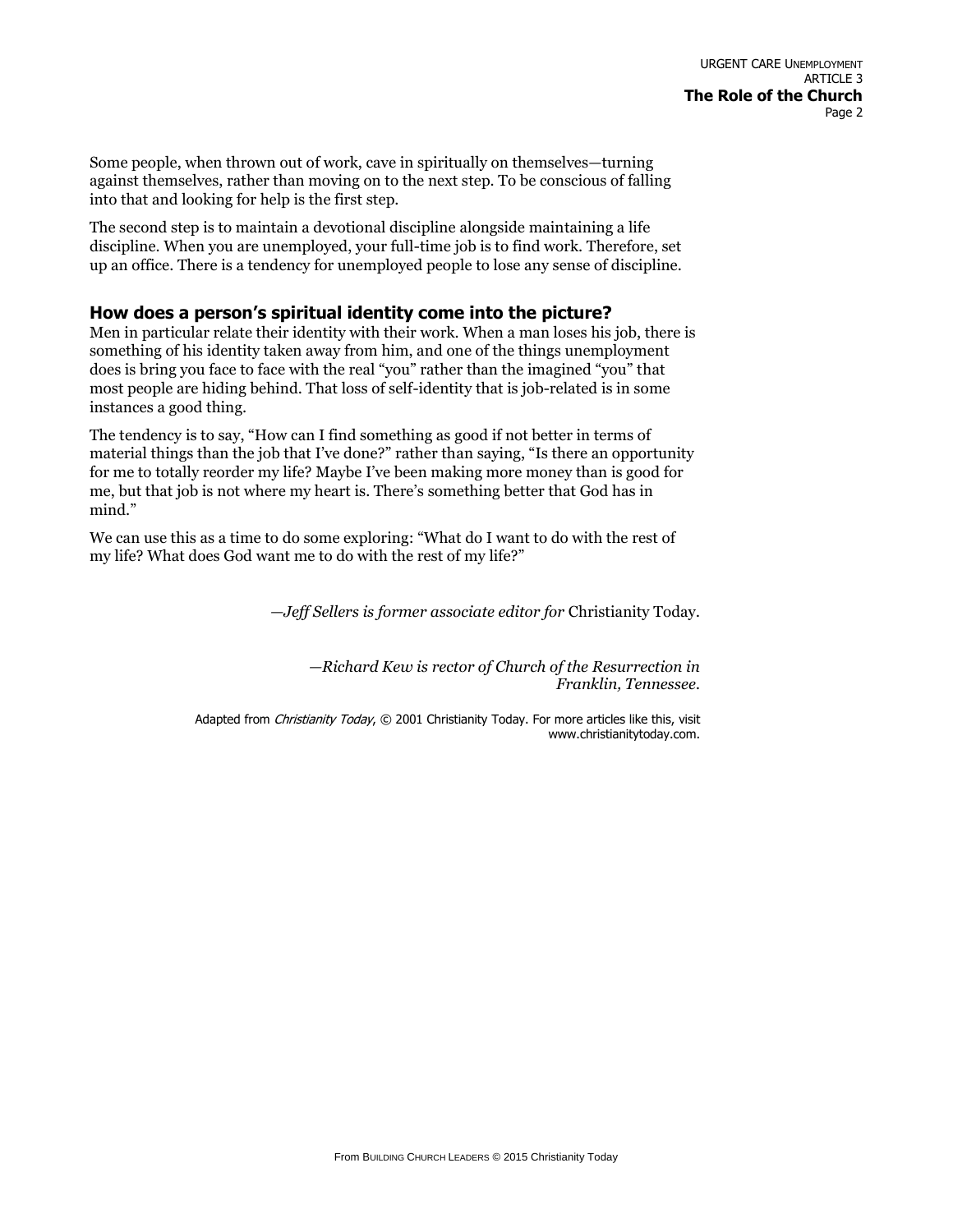# <span id="page-9-0"></span>**Coaching and Careers**

<span id="page-9-1"></span>*Helpers who coach, whether formally or informally, can assist jobless people.*

Proverbs 19:20

<span id="page-9-2"></span>by Gary R. Collins

In his book *Christian Coaching*, Gary Collins interviewed a number of coaches specializing in different areas of life. In this interview, Collins spoke with Marjorie Wall Hafer, who spent 20 years as a career counselor.

# **What's the difference between career counseling and career coaching?**

Career counseling is heavily focused on testing and on specified steps to reach a decision. Career coaching focuses on what a person needs to learn in order to design a career or to develop a life plan that fits for that person's current stage in life. Career counseling tends to be more of a formulaic walk-through. Coaching tends to be more tailored to the individual's whole needs.

# **Do people who come for career coaching usually know the general career they'll be in?**

It depends on the type of career coaching. In career discovery, individuals don't know what career they want. The coaching approach is not a matter of giving a formula, but of finding what's keeping them from making that discovery. In career-development coaching, individuals typically have a direction within a career field, but they want to build upon their career foundation or find a niche within it. The approach that coaching takes is to find out about what's missing and what's keeping them from moving to the next level.

# **Give an example of something that prevents someone from moving up.**

I had a client who is very much a futurist. He easily saw and lived in the future. While that was one of his assets, it was also a detriment. He was stuck living in his dreams in "what might be." Unfortunately, whenever something didn't lead quickly to that vision, he became despondent and sought some other goal. Living in the future kept him from becoming successful. He was missing the idea of focusing on the present steps that might eventually lead to the future he hoped for. For him, the missing piece of the lesson he needed to integrate into daily action was doing the next step. It was daily asking himself, "What is it that I need to be doing that's leading me toward my hope?" While he still needed to ask what he really loved doing and hoped to be doing, he actually needed to get involved with that work at some level. Then, day after day, he could build upon that foundation and allow it to evolve toward his ideal.

## **Have you worked with people who've had a career come to a stop, like a business closing or an unexpected termination?**

I had a client who sold his business but stayed on for a year or so to make the transition to the new ownership. When he stepped out of his role, the new owner didn't manage things properly, and the business was forced into bankruptcy. This affected my client's present-day income. He'd had success. He'd risen to the top, so to speak. But it had slipped away through circumstances outside of his control. Like most adults, it was some unsatisfactory situation in life that forced him to reexamine his career path and his work life. He was asking what happened and what's really important and what should he do next. He was searching for a new path.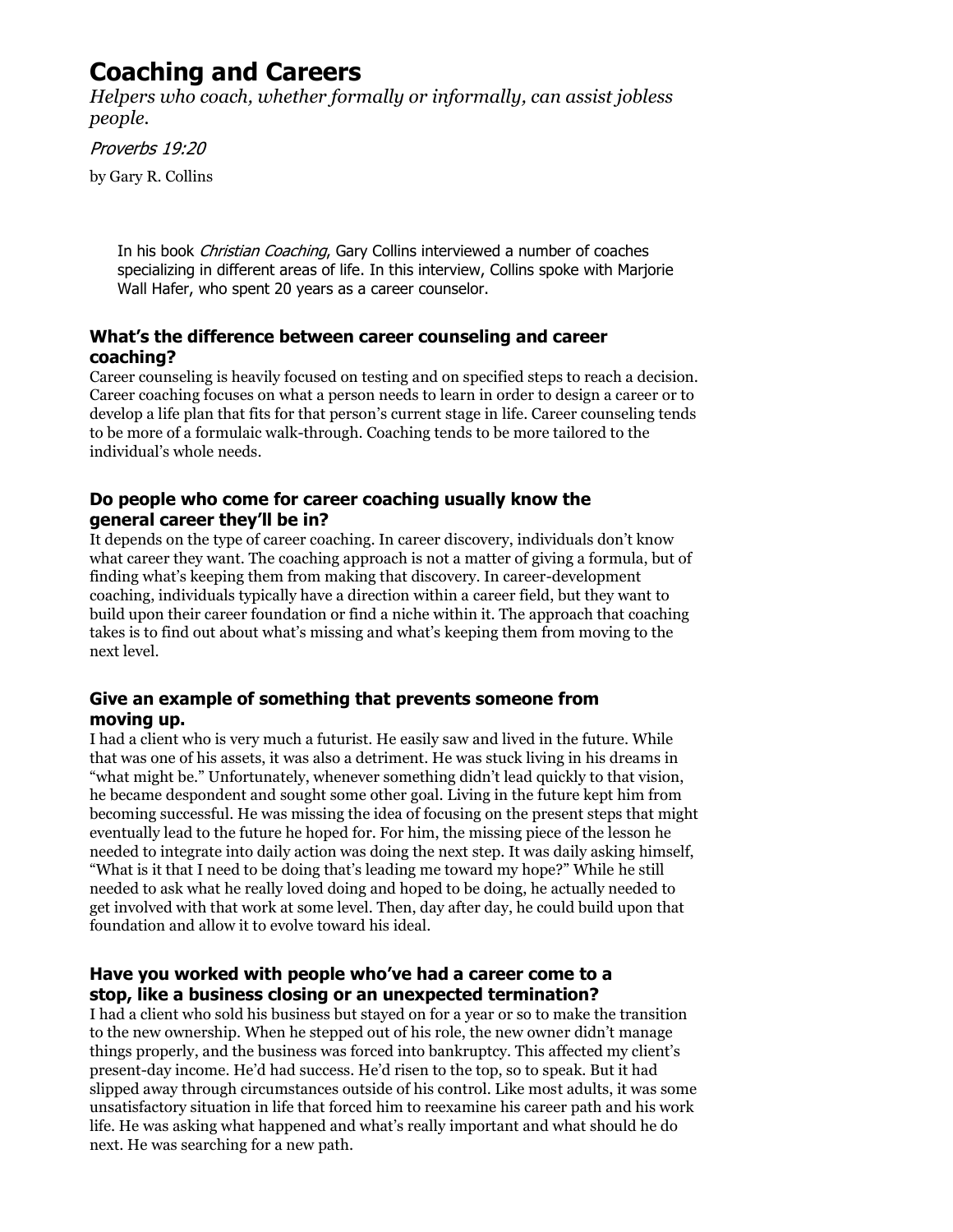Unlike young adults, who are more able to choose a career based simply on what they like, adults who are older need to consider their financial needs, personal values, and life circumstances to a far greater degree. They consider their abilities and what they lack, their personal styles and work interests, the societal and family influences, and they balance these against what they love and value. Almost always, those who come to me are faced with a dilemma—a dilemma that pits a strongly held value against a financial reality, for example—and seeing no easy solution for it. Coaching helps the most at this point. Why? Because the coach asks the questions that sift through all the "trash talk" and "second guessing" we adults tend toward. I've seen it help many people just like this client to arrive at the solution to their career dilemma most quickly.

## **You're an executive coach, but how might the coaching you do apply to churches?**

Yesterday, I was listening to someone in my Sunday school class who I thought was a phenomenal coach! She asks questions of everyone in the class, and encourages them to answer the questions for themselves. She didn't answer them. There are people like that in every church. Much of the coaching is at the pastoral level, but effective teachers and spiritual laypeople can be superb coaches as well. They ask the questions that help people make shifts in their lives. I personally think the coaching model is very helpful in the process of discipleship and spiritual growth. Through the coaching process of asking key questions and calling for commitments to change, individuals are discipled to grow in Christlikeness and become models of happiness and personal success to the world.

> *—Gary Collins is a licensed clinical psychologist and the author of*  Christian Coaching *(NavPress, 2001).*

> > *—Marjorie Wall is a professional coach and founder of LeaderSecrets.com.*

Adapted from Christian Coaching (NavPress, 2001). Used with permission. http://www.navpress.com/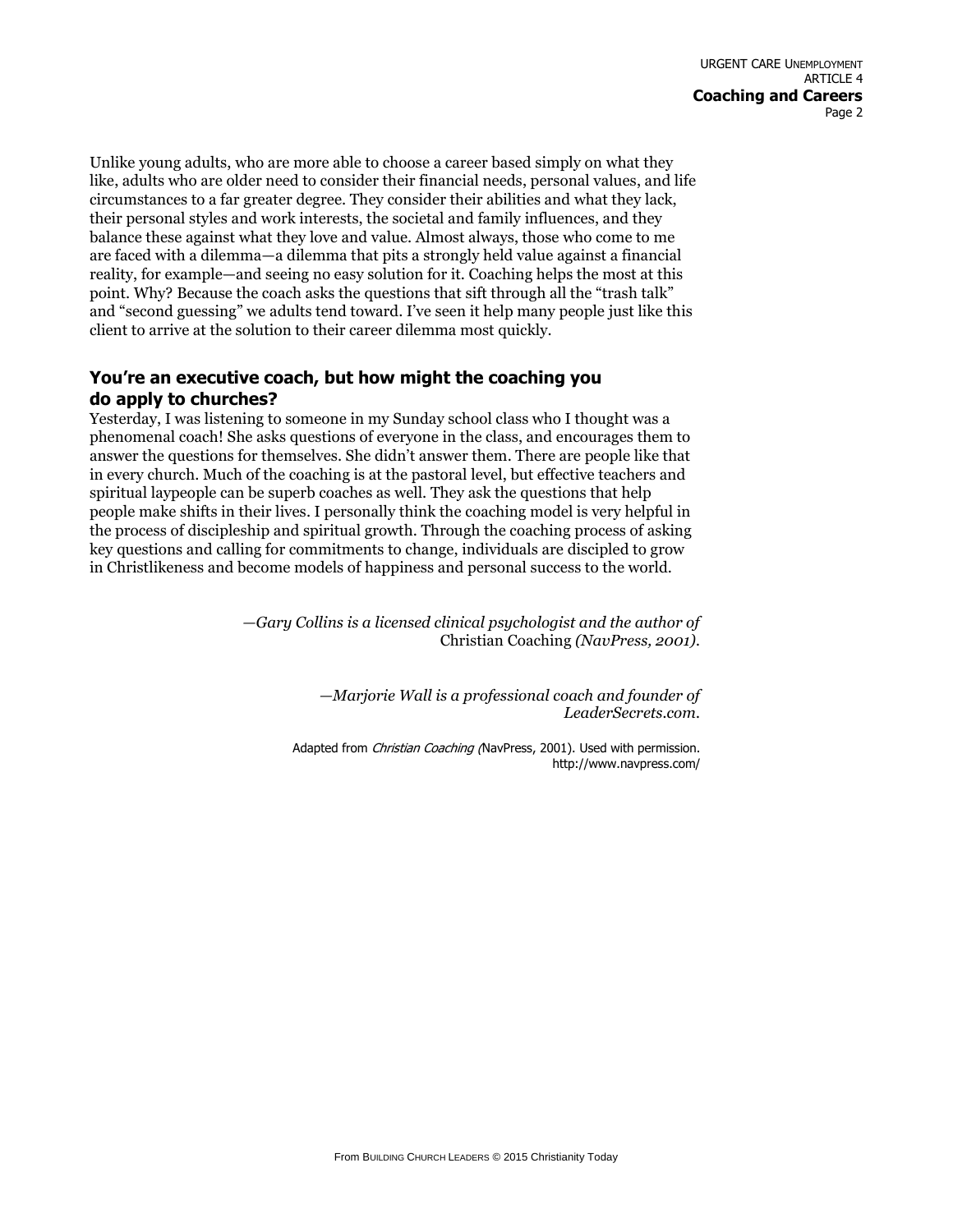# <span id="page-11-0"></span>**The Initial Shock**

<span id="page-11-1"></span>*Behaviors and feelings to watch for from people dealing with recent job loss.*

Psalm 71:20

<span id="page-11-2"></span>by Donna Bennett

People who have lost their jobs are also at risk of additional damage, including cracks in the foundation of their faith. Here are key points to make to a person who has just lost their job, and ways to help them turn the corner and look ahead to the next opportunity.

Whether you saw it coming, planned for it, or were taken completely by surprise, losing your job can threaten your sense of security, your self-esteem, and even shake your Christian beliefs.

You may have seen the signs: changes in management, talk of a merger or buyout, or rumors of major cost cutting. Rather than being forewarned, you may have dismissed these as rumblings, for such discussions are part of running just about any business. Maybe you made an assumption—as many do—that hard work, loyalty, and good reviews would make your position secure. Or perhaps you picked up on the clues and decided to put some extra money in savings, just in case.

If you lost your job owing to a company's downward spiral, it was more than likely beyond your control. If the loss resulted from under-performance on your part, it may or may not have been within your control to change things. When unemployment is low, managers are likely to be more flexible about issues such as showing up late or taking a lot of sick days, but on-the-job performance, including attitude, meeting deadlines, quality of work, and so on, is never overlooked, even if it is seldom spoken about. Not all managers are adept at keeping employees informed about unsatisfactory performance.

Whether you were notified specifically or are still wondering if your performance was a factor in your job loss, take this opportunity to evaluate your work values and priorities and see how they measure up to the type of work and environment you want for your future. Your job performance may have suffered owing to your own dissatisfaction.

## **State of Shock**

Shock is the first step in grieving a loss. Shock is a reaction to something unexpected that threatens your life or livelihood.

This stage of job loss is often the shortest, yet should not be ignored. Well-meaning friends, co-workers, and family may want to soften the blow with comments such as, "Oh, you'll find another job!" or "You always land on your feet!" On the other hand, you might hear something like, "How could you let that happen" or "What did you do?" Such comments often indicate another's insecurity. Your loss may have reminded them of the possibility of loss in their own lives. Your friends may be thinking, "If it happened to her, it could happen to me!" Comments from family members may be a result of their fear. They, too, live with the consequences of your job loss.

Try to remember this when you feel you would like more empathy. Friends and family often need to be coached. The best approach is to tell them you need time—time to get used to the fact that you've lost your job. And time to recover. Eventually you will need their help to figure things out. For now, ask them not to dismiss what happened or to place guilt on you. You need a lot of love and support to help you get back on track. Let them know you understand how difficult it may be for them, too.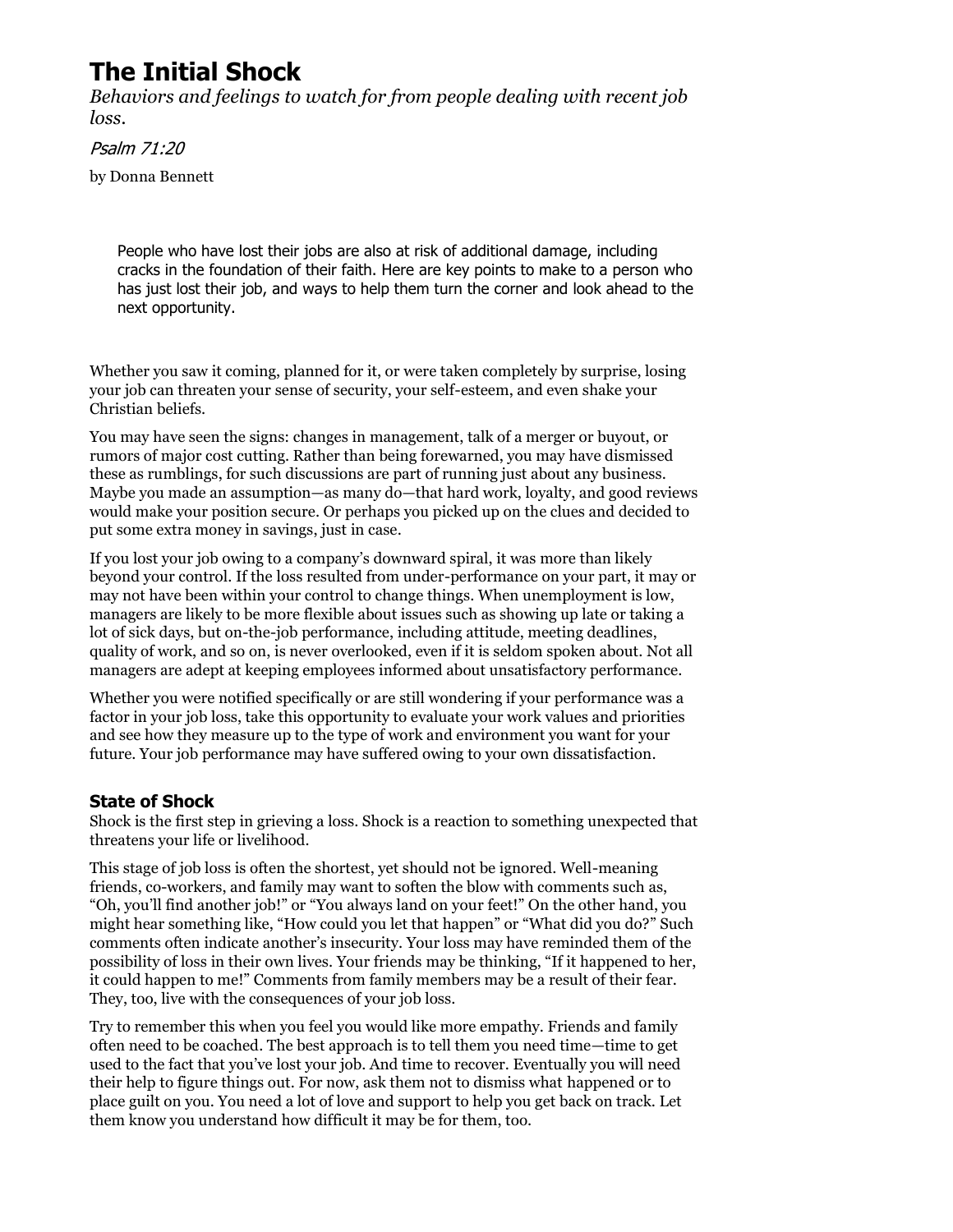## **Security**

The cold, hard reality of job loss means the money stops—sometimes right away, or within a week or two. If you have severance pay beyond that, it allows you more security as you seek your next job. It also allows you to properly grieve your loss. Ideally, you will have found a new job before your paychecks stop, but that may not be the case. If you are part of a family and are the sole or significant provider, you may worry that you can no longer fulfill your obligations. If you are single, you may have only yourself to consider, yet your obligation to pay your bills still relies on a steady income. Regardless of how your paycheck is needed, loss of security is part of the shock of losing your job.

#### **Self-esteem**

When you lose your job, you lose a part of who you are. Your job required time, energy, training, education, skill, and sacrifice. You were hired because your qualifications filled a need. You were part of something bigger—an integral part of a whole system. You belonged. You had purpose and responsibility, all of which are important to a feeling of well-being.

But now, you are shocked to discover you have so suddenly become dispensable. Of course, it is not you but your job that is dispensable, even though it doesn't feel that way. Your sense of worth may suffer as a result.

Having a job is a major part of American society and culture. When people meet for the first time, the question most often asked is, "What do you do?"

Whatever you do, your job gives you a certain self-image. When that image is taken away you can feel stripped or even invisible. Right or wrong, you may feel like you no longer matter.

## **Faith**

Mired in the loss of security and low self worth, everything may seem out of sync—your sense of purpose lost. A feeling of powerlessness prevails. Even strong faith can be questioned at this stage. When you feel you have done all that is expected and are still laid off, you may wonder just what are you supposed to think, believe, or do? When you are in shock, your very core is shaken.

*—Donna Bennett is a psychologist, consultant, and career coach.*

Adapted from When You Lose Your Job (Augsburg Fortress, 2002). Used by permission.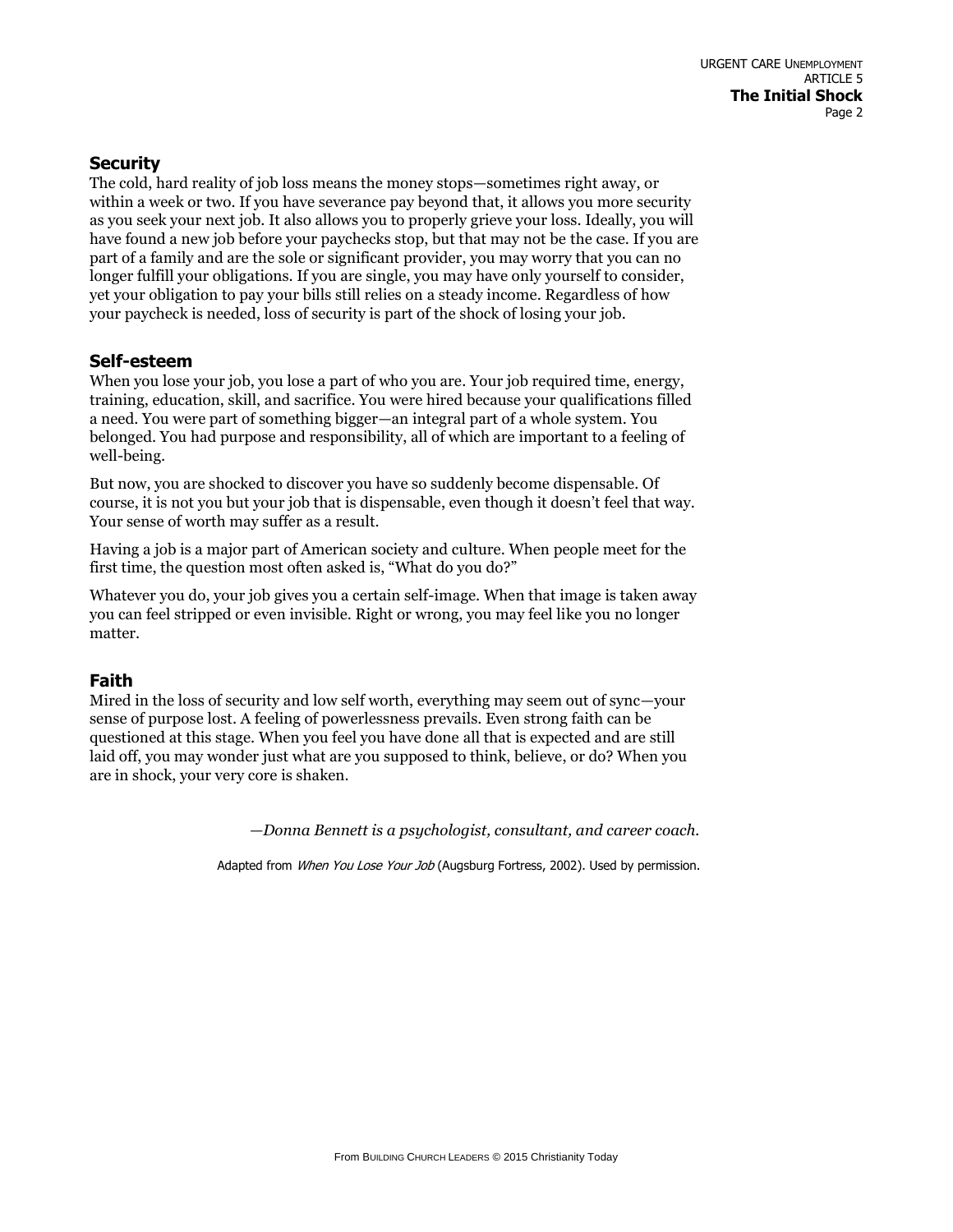# <span id="page-13-0"></span>**Staying Afloat**

<span id="page-13-1"></span>*Offer these insights about how to survive financially after a job loss.*

Philippians 4:19

<span id="page-13-2"></span>by The Financial Planning Association

People in your church who have lost their jobs can benefit from sound advice about how to keep their financial affairs in order until the next job is secured. Provide this advice to the unemployed, and then consider referring them to a Certified Financial Planner.

# **Financial Steps to Take While Looking for Work**

- *Promptly file for unemployment insurance.* Not all workers are entitled to unemployment insurance. To help qualify, you'll want your employer to confirm that you were laid off instead of resigning or being fired for cause.
- *Handle your severance package with care.*

Your employer may offer a severance package, probably before you are dismissed. This package typically extends salary and perhaps benefits for a certain period of time.

#### *Don't sign the severance package until you take it home.*

Most experts recommend that you get any offer in writing and don't sign it immediately. Take it home and review it closely. Consult with your financial planner or perhaps a benefits attorney about issues you don't understand. Keep in mind, a severance package is a legally binding contract.

## *Review your employee handbook.*

See what benefits are promised to departing employees. Make sure the company pays you for unused vacation or compensation time, and perhaps a pro-rated year-end bonus, especially if you're near the end of the calendar or fiscal year. Learn what fellow laid-off employees have been offered.

## *Negotiate the severance package.*

You may have more leverage than you realize. Did you recently move across country to take the job? Did you make the company money because of your special skills or a particular project you headed? Put forward anything that individualizes your situation. Talk with the person who extends the package, or go to their superior if you remain dissatisfied with the response. Some workers even hire an attorney. However, be careful not to say anything you will regret. Burning bridges will hurt any possibilities of being rehired and lessen your bargaining power for a severance package or strong letter of recommendation.

## **Maintain Health Insurance**

Incurring major medical bills without insurance would be financially disastrous. Consider these options:

- $\triangleright$  See if your former employer will continue coverage for you.
- $\triangleright$  Convert benefits under the employers' group plan to coverage under an individual policy.
- $\triangleright$  Switch to a working spouse's plan. Typically, you have 30 days to make this change because job loss is considered a "qualifying event" that allows the change outside of open enrollment period.
- $\triangleright$  Obtain private regular coverage.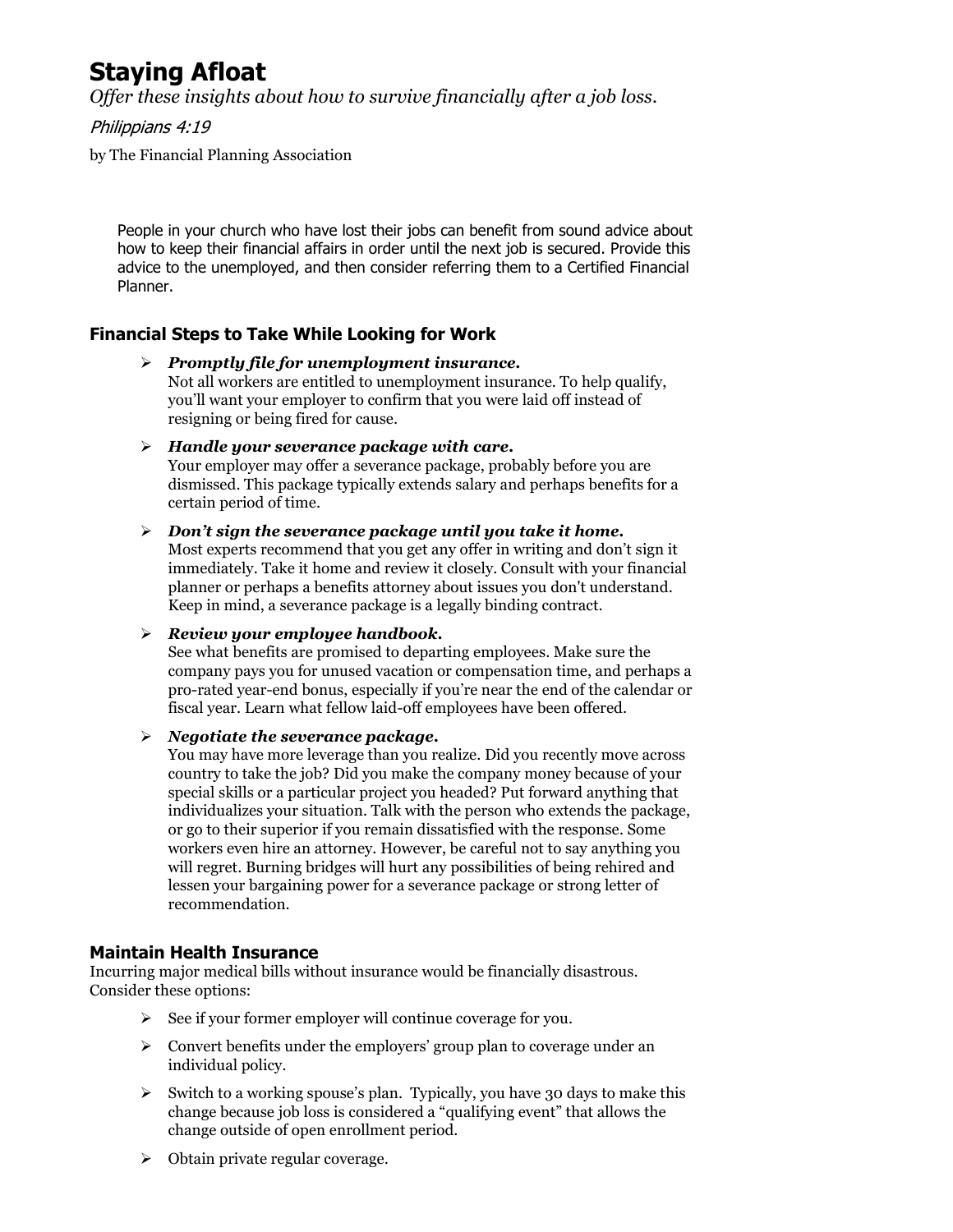Continue employer group coverage through COBRA.

COBRA is a federal program that may allow you to continue group plan coverage for up to 18 months and in some situations as long as 36 months. However, you must pay the full premiums, and often a small administrative fee.

You may find it less expensive to buy a short-term health plan or high-deductible catastrophic policy on your own.

## **Continue Life and Disability Insurance**

You may be able to convert a group term life insurance or disability policy at work to individual coverage. You'll have to pay the premiums but it's important to continue these types of insurance. Conversion is especially useful for disability, because you won't be able to get it on your own without a job.

#### **Develop an Emergency Spending Plan**

Establish a spending plan or revise an existing plan.

**1. Start with sources of income.** What can you realistically count on for the coming months? Sources might include severance pay, unemployment benefits (which are taxable), funds from a cash emergency account, a working spouse's income, or perhaps temporary work.

Consider taking early Social Security benefits if you are 62 or older. However, first visit a financial planner to determine if this is the best financial move, given your individual situation.

Do you have mortgage unemployment insurance that might cover house payments for the next six months, or credit card insurance that will make payments while you're laid off?

Can you rent out a room in your home or take in a roommate? Or more drastically, can you move in with relatives or a friend and rent out your home or sublet your apartment.

You might borrow from a cash-value life insurance policy or from an existing home equity line of credit (you probably won't be able to get one once you're unemployed). Even if the last two options are available, avoid borrowing if you can.

**2.** *Avoid dipping into your retirement funds***.** A job loss usually is temporary, while your eventual retirement may last 20 or even 30 years. Pulling out tax-deferred funds to pay for today's bills is shortsighted unless you've exhausted all reasonable alternatives.

**3.** *List expenses***.** List expenses in order of priority: mortgage or rent, groceries, utilities, car payments or transportation, insurance premiums, clothing, and so on, down to the least important discretionary items.

Don't forget to include expenses such as résumé preparation, job-hunting transportation, education or retraining, and so on. On the other hand, you may be able to temporarily reduce some expenses such as child care and transportation because you're home.

Subtract expenses from your income. If you still need to cut more to balance expenses with income, consider such strategies as deferring any major purchases you were planning, refinancing your mortgage, shopping for less expensive insurance premiums,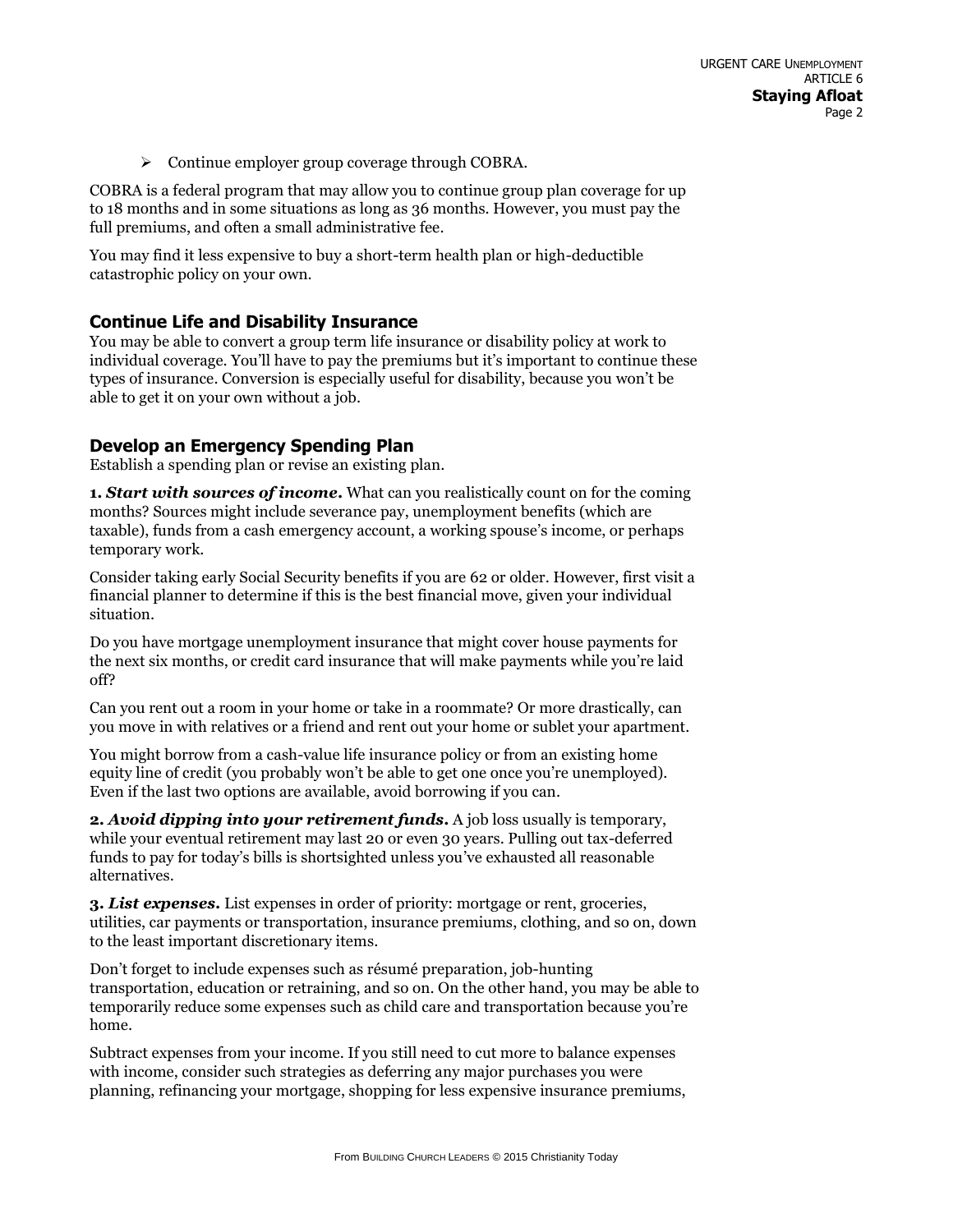reducing eating out, swapping child care services with friends, and talking to creditors about delaying or stretching out payments.

If absolutely necessary, reduce or stop contributions to retirement plans temporarily, but try not to withdraw funds already in your retirement accounts.

#### **When Debt Becomes a Burden**

You may find debts accumulating faster than you can pay them off, particularly if you are out of work for an extended time. Here are some steps to help alleviate that burden:

- > Try to further reduce expenses.
- $\triangleright$  Don't accumulate any additional debt if possible.
- $\triangleright$  Minimize or avoid using credit cards.
- $\triangleright$  Contact creditors to see if you can reduce or defer payments briefly, extend the payment period, or refinance.
- $\triangleright$  Sell collateral such as a car or a boat to pay off the loan (be sure selling it pays off the debt).
- $\triangleright$  Consolidate debts—carefully. Don't transfer lower-interest debt to a higherinterest consolidation loan. Be sure your consolidated payments are smaller than the total of all your payments *over the same time period.*
- $\triangleright$  Consider tapping the equity in your home to pay off credit cards and cars, since the rates may be lower and the interest paid is usually deductible. However, you are putting your home at risk if you can't pay back the loan.
- $\triangleright$  Work with a credit counseling service. They may be able to work with your creditors if you can't.
- $\triangleright$  Avoid filing for bankruptcy. Filing for bankruptcy should be viewed as a last resort. Beyond the emotional issues of filing, it will stain your credit for years to come. Exhaust all other alternatives first.

Adapted from the website of The Financial Planning Association; Used by permission.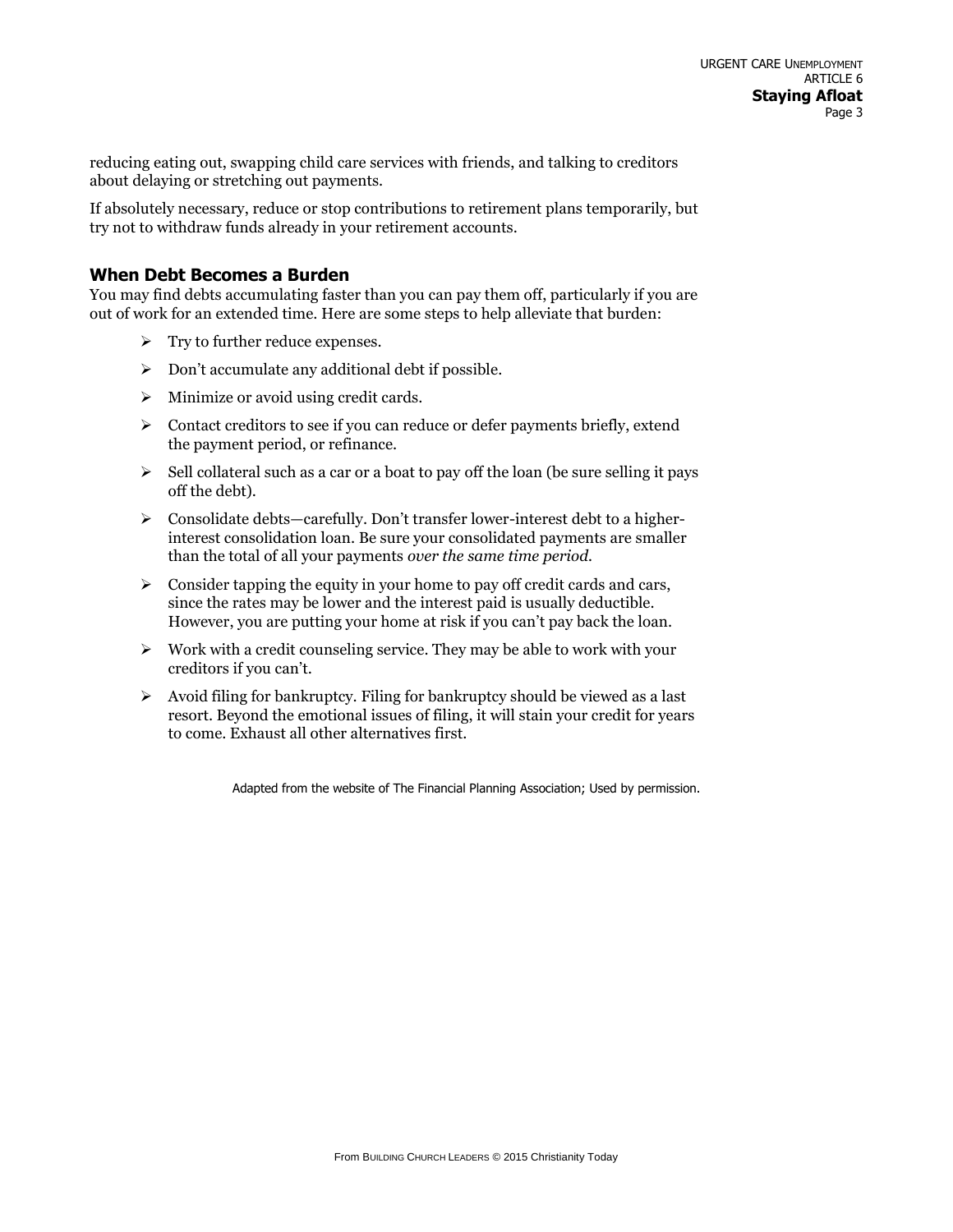# <span id="page-16-0"></span>**Employment Ministries in the Church**

<span id="page-16-1"></span>*Your church can help the unemployed turn the corner and focus on the future.*

# Hebrews 4:16

<span id="page-16-2"></span>by Richard A. Roberts and Michael Jinkins

Economic changes and problems produce a significant stream of newly unemployed persons to join the hard-core unemployed. Corporate downsizing, combined with a shrinking industrial factory base, has created an opportunity for congregations to help the unemployed. Churches can assist both their own members and those in the greater community by utilizing resources they might not know they had.

Church leaders often serve on the front lines of job and vocational counseling. They include adults seeking guidance for potential career changes, and pink-slip victims who need support and direction.

# **A Vocational Second Chance**

Job training does not necessarily require a vocational training school method of operation. Rather, an emphasis on developing interview skills, increasing literacy, gaining practical experience, and receiving technical assistance can offer people a second chance at a new or rejuvenated career. Here is one way to launch this ministry.

- **1. Set up a job-training committee.** The committee first decides which parts of the unemployed population are in most need of help. Will it be unskilled workers, partially skilled workers, skilled workers, or management people? Once the target groups are identified, the next step is to decide how large of a program to undertake and what resources are available. Then the committee can decide if the project will use volunteers only or hire a full-time or part-time director.
- **2. A volunteer appointed by the job-training committee could address inquiries** from a "command central" either at the church or at a member's home, offering information about the job-training project. Many deacons and elders are leaders not only in the church, but also in the business or academic worlds. Their advice and counsel within the committee can be invaluable.
- **3. Announce a regular schedule of daily activities.** Offer the ministry during normal business hours. This encourages people to function during the day just as they would if they were still employed, helping to avoid one of the first casualties of unemployment—damaged self-esteem. Establishing a team of volunteers who will be available during business hours and who can hold regular meetings with the unemployed to listen and offer emotional support is essential. Volunteers should also begin offering classes in job-search and interviewing skills. If literacy skills are lacking, a cooperative venture with a local high school or junior college often will produce outside volunteers who are happy to offer classes in a church environment. Should your church have access to an unused computer or two, classes in beginning word processing can be part of the program.
- **4. Offer unpaid work during training.** A church is a ready-made repository of practical job experiences. A part of the job-training project could include having participants work alongside church-maintenance people in repairing the roof or fixing an electrical problem. The custodian might teach someone how to use a floor buffer or clean kitchen facilities and equipment properly. A cooking class that prepares food for church special events is another excellent practical jobtraining project. You might even find someone you or another church could hire full- or part-time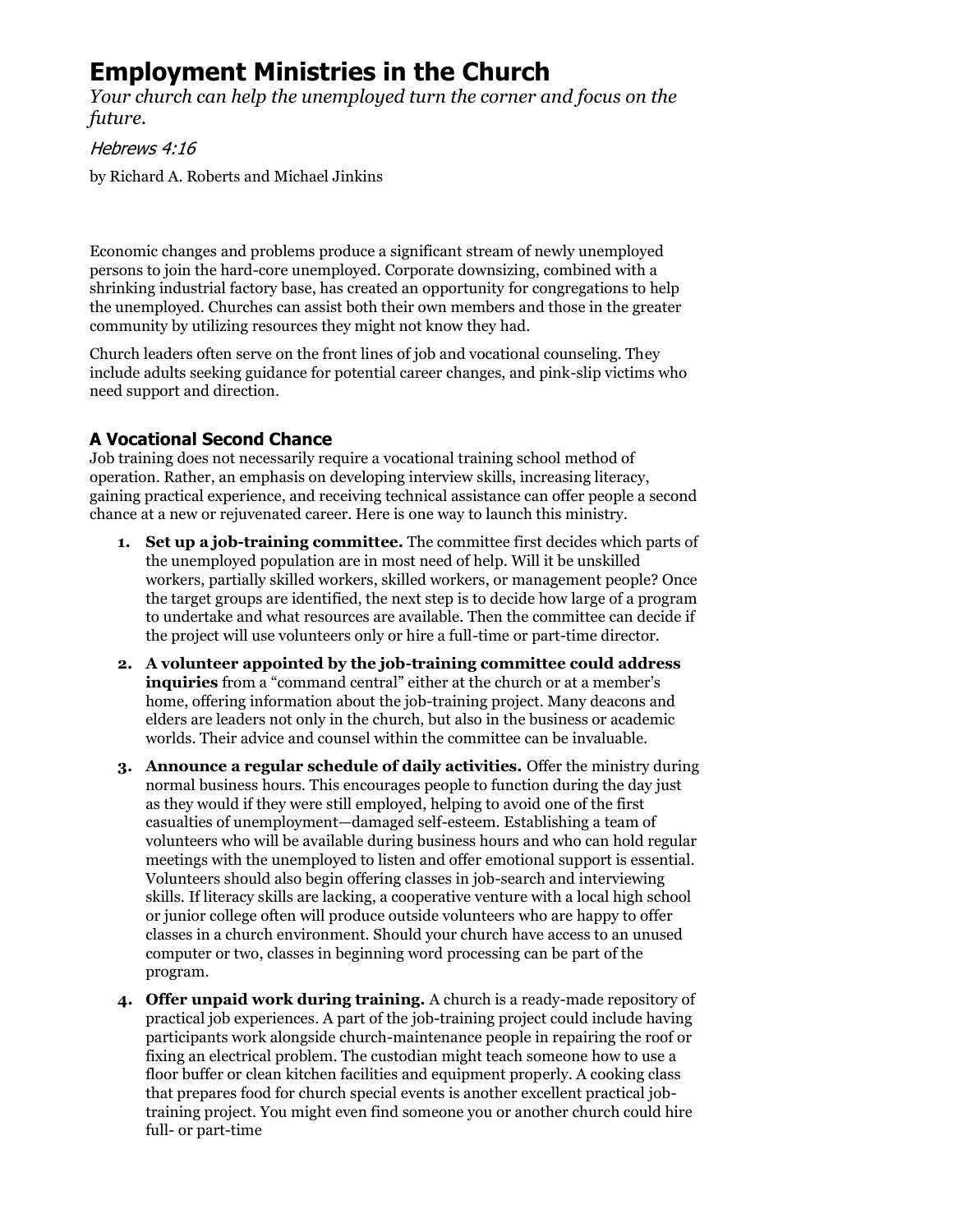**5. Get church members networking**. Invite your members to post job openings from their employers on a special bulletin board and ask representatives from various companies in your community to visit your jobtraining program to see it firsthand.

Naturally, it's wise to avoid promising anyone that you will find them a job. Even in the best of times, job hunting is difficult. Offering support is essential, but false promises only create false hope, more despair, and feelings of failure.

## **Counseling Guidelines**

Here are some general guidelines for conducting counseling sessions with job seekers.

- **1. Concentrate on passion more than perks.** God created people with a variety of interests. One person's passion is another's prison, and no matter how may perks come with a job, if a person doesn't enjoy it, he or she will find it hard to continue for long. While every job has its tedious, or disappointing, aspects, when we're in the right vocation our passion usually outweighs the pain. As counselors, we can help people explore and identify the kinds of activities that genuinely interest and motivate them—a productive first step.
- **2. Look for intrinsic value in the vocation.** Our level of commitment to a career is directly related to our perception of how much we are needed. Pastors can help by encouraging job seekers to identify the intrinsic value of a potential vocation. If people know that others really do need them and what they provide through their work, they will enjoy their work more, even if it is difficult. If, however, people feel that they and what they do are unimportant to others, then no matter how well they are paid, they will find little joy in their work.
- **3. Have people count the cost of becoming competent.** Just being interested in a vocation isn't enough. Louis Pasteur once said, "In the field of observation, chance favors only the prepared minds." The same principle holds true in vocational searches: opportunity favors the prepared. Competence is essential in our competitive age, and the prerequisite to competence is the discipline to prepare. The dictionary defines *vocation* not only as a "divine call to. . .a career or occupation" but also as a "sense of fitness for a career or occupation." We can help people test the reality of their desires by asking them to consider: *Am I really prepared to become a disciple of this vocation?* And we will want to be ready with suggestions about where to get good training if the client answers in the affirmative.
- **4. Minister to emotional needs after a job loss.** When people lose their jobs, they experience grief over the loss of meaningful activities, confidence, and selfreliance; anger at being terminated; fear about the financial needs; and depression (anger turned inward), accompanied by a sense of helplessness and hopelessness. The counselor must work at two levels in such cases, providing both a listening ear during a time of great stress and offering practical resources for finding training and new employment opportunities.
- **5. Confirm the call through the church.** The church ought to confirm a Christian's vocational calling. When we find our calling, we sense our lives are fitting into a field of work consistent with who God has made us to be. Our inner awareness, however, can be confirmed, expanded, or corrected by others, because God's call has both personal and corporate dimensions. Since vocation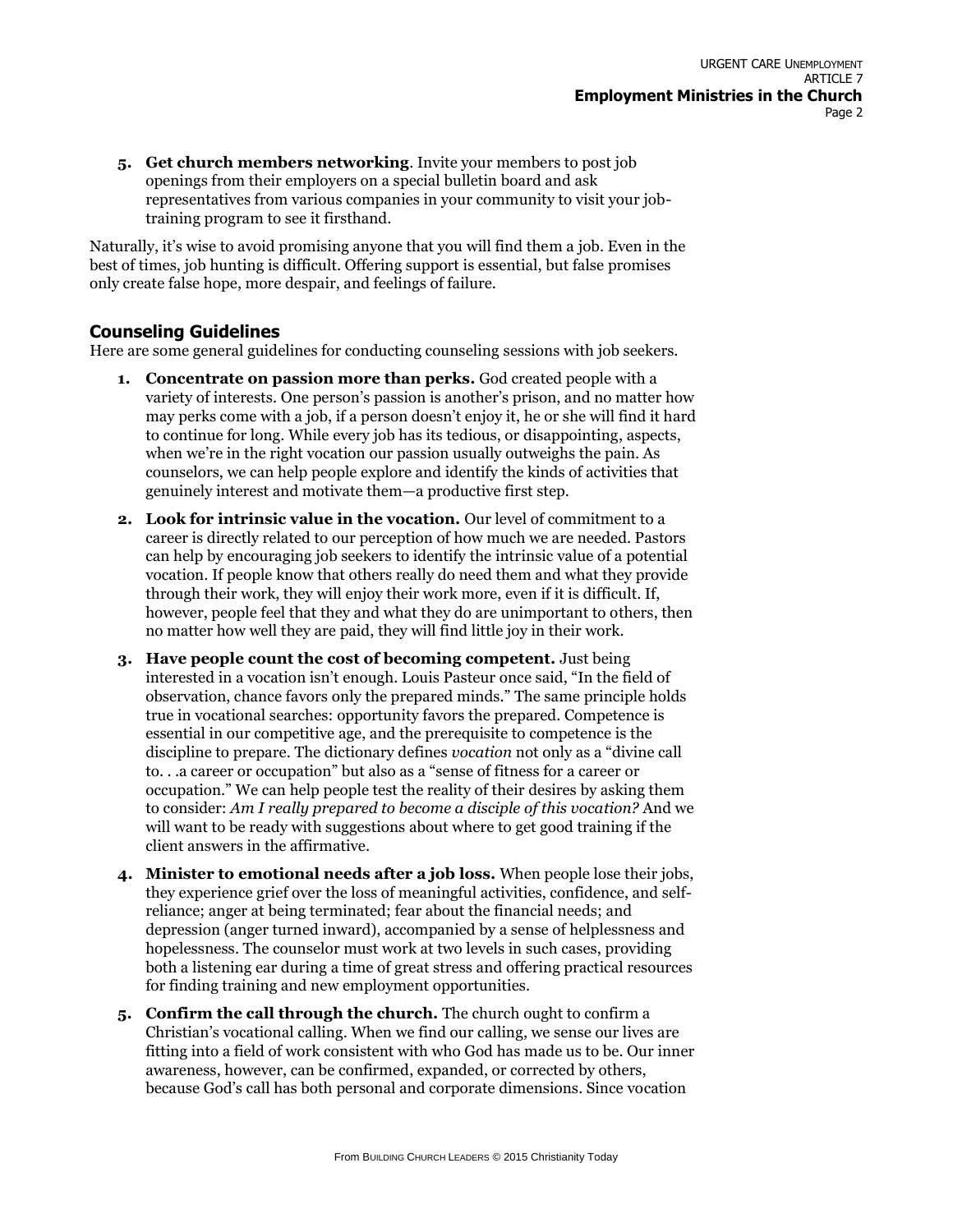grows from the awareness that God uses people to meet the needs of others, the church can help awaken people to their true callings.

> *—Michael Jinkins is a dean at Austin Presbyterian Theological Seminary.*

*— Richard A. Roberts is former CEO of the Chicago Christian Industrial League.*

Adapted from The Leadership Handbook of Practical Theology Volume 2: Outreach and Care (Baker Books, 1994). Used by permission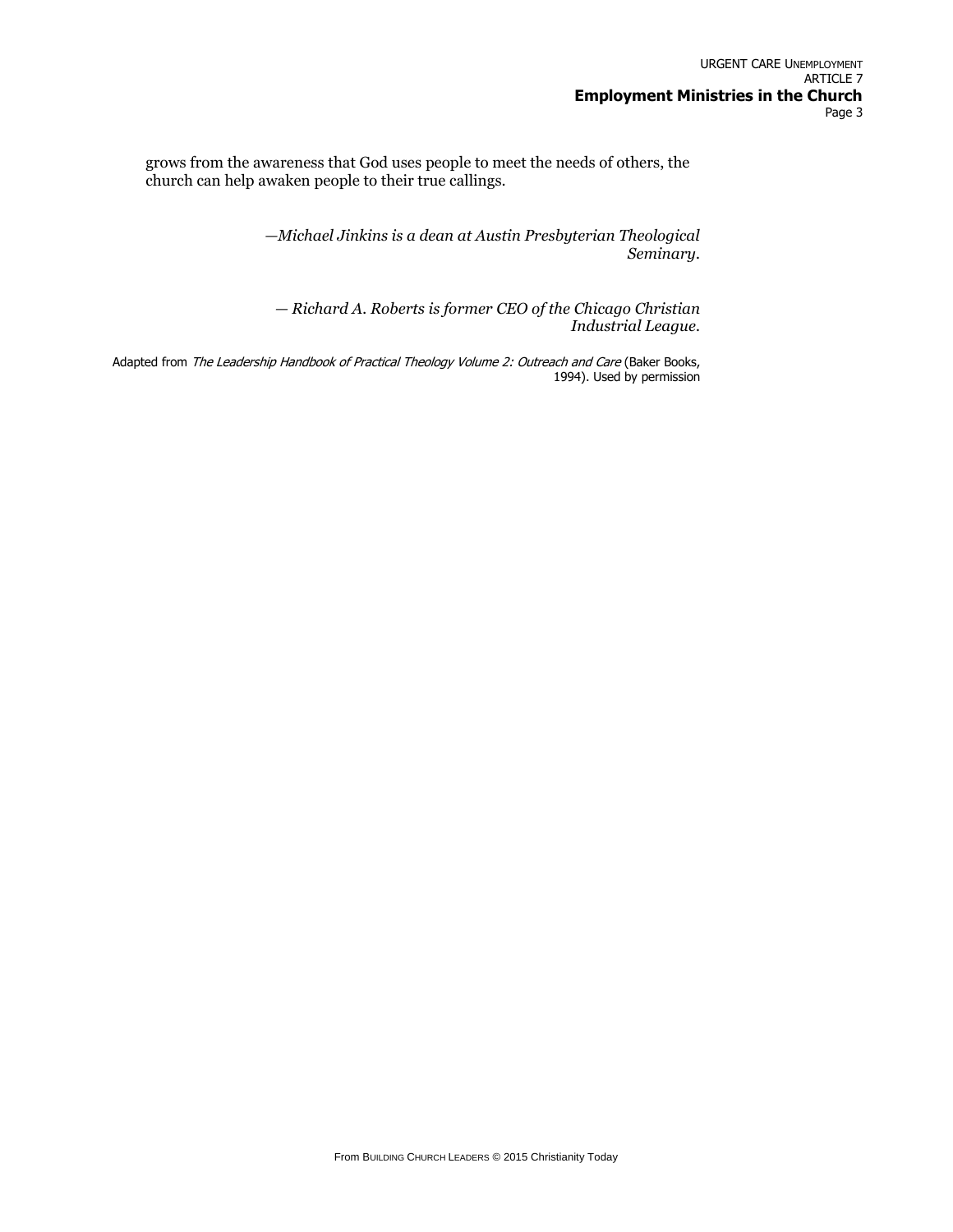# <span id="page-19-0"></span>**Building a Mentor Team**

<span id="page-19-1"></span>*Organize a corps of church leaders to help families afflicted by unemployment.*

Romans 12:13

<span id="page-19-2"></span>by Amy L. Sherman

One effective way to help the unemployed in your congregation is through the use of mentors. The program described below is designed for use in a welfare-to-work program, but also has applications for general vocational training.

A mentoring team will minister more effectively if the team members have the opportunity to get acquainted before they meet the program participants with whom they will be matched.

The team members should conduct an "inventory"; that is, identify the special talents of each person and the role each would feel most comfortable with, given their personality type. Some people are more relational and will be best used as encouragers and informal counselors. Other people are more task-oriented and will be most effective if they are given a role in assisting the participant in attaining specific objectives (such as writing a resume, developing a monthly budget, or learning how to drive).

One person should serve as team secretary, taking notes at each meeting with the participant so that the mentors and the participant clearly recall what plans they have set, what actions the participants and the mentors will be taking the next week or two, when the group will next meet, and so on. Another individual can serve as the team's link to the broader congregation.

Good Samaritan Ministries in Holland, Michigan, has been training churches in relational ministries for many years and is actively involved in assisting churches in establishing mentoring programs. They have identified the main functions of the mentoring team as follows:

## **Team Leader**

- $\triangleright$  Establishes the primary relationship with the unemployed person and their family
- $\triangleright$  Communicates the needs of the family to the appropriate team members
- $\triangleright$  Maintains regular contact with the person being mentored and with team members
- $\triangleright$  Calls team meetings
- $\triangleright$  Watches over the morale of team members
- $\triangleright$  Submits/completes monthly planning agreements and progress reports to the program director or ministry staff supervisor

## **Prayer Coordinator**

- $\triangleright$  Organizes ongoing prayer for the mentor team and the family that is being mentored
- $\triangleright$  Leads devotional or prayer time prior to the team meetings

## **Friend/Encourager**

 $\triangleright$  This person fulfills the role of a non-judgmental friend for the family to lean on in times of need. This person should be an encourager and able to motivate the family in a positive manner.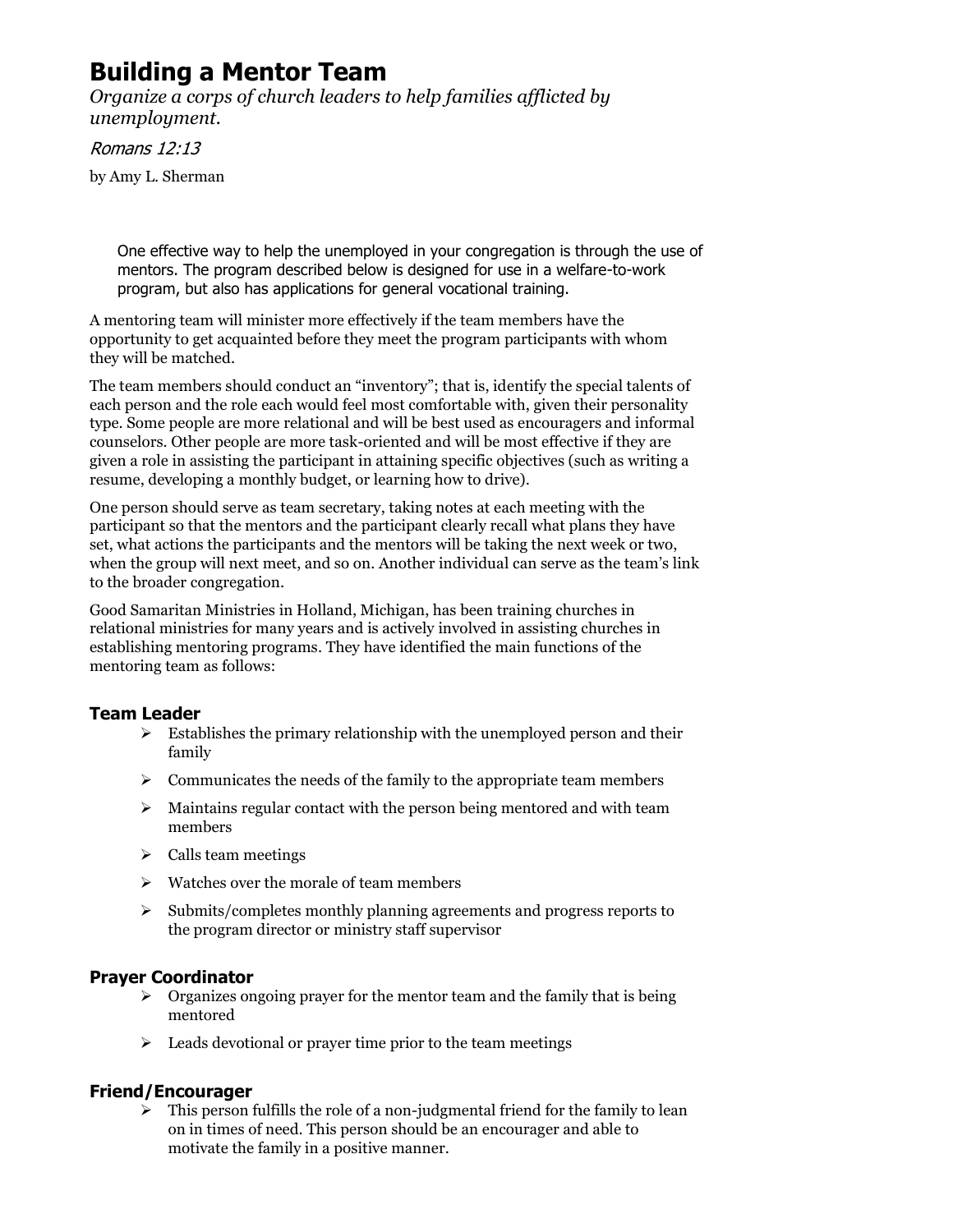#### **Volunteer/Support Services Coordinator**

- $\triangleright$  Helps find church resources to fill immediate needs (such as clothing and supplies)
- $\triangleright$  Acts as secretary during team meetings

#### **Budget Counselor**

- $\triangleright$  Works with the participant in developing a workable monthly budget
- $\triangleright$  Reviews options with participants for increasing income and decreasing expenses

#### **Employment Coordinators**

- $\triangleright$  Addresses obstacles to adequate employment (such as lack of training or a weak resume)
- $\triangleright$  Assists parents in arranging child care (daily care and "backup" care)
- $\triangleright$  Assists parents with making long-term transportation arrangements

#### **Education Coordinator**

 $\triangleright$  Assists parents with enrolling for necessary educational or job skills training

#### **Living Skills/Needs Coordinator**

- $\triangleright$  Assists family in finding long-term solutions for transportation, closing, food, and furniture
- $\triangleright$  Addresses legal and medical needs as they arise

*—Amy L. Sherman is a senior fellow at the Sagamore Institute for Policy Research, where she directs the Center on Faith in Communities.*

Adapted from *Establishing a Church-Based Welfare-to-Work Mentoring Ministry* (Hudson Institute, 2000). Used by permission.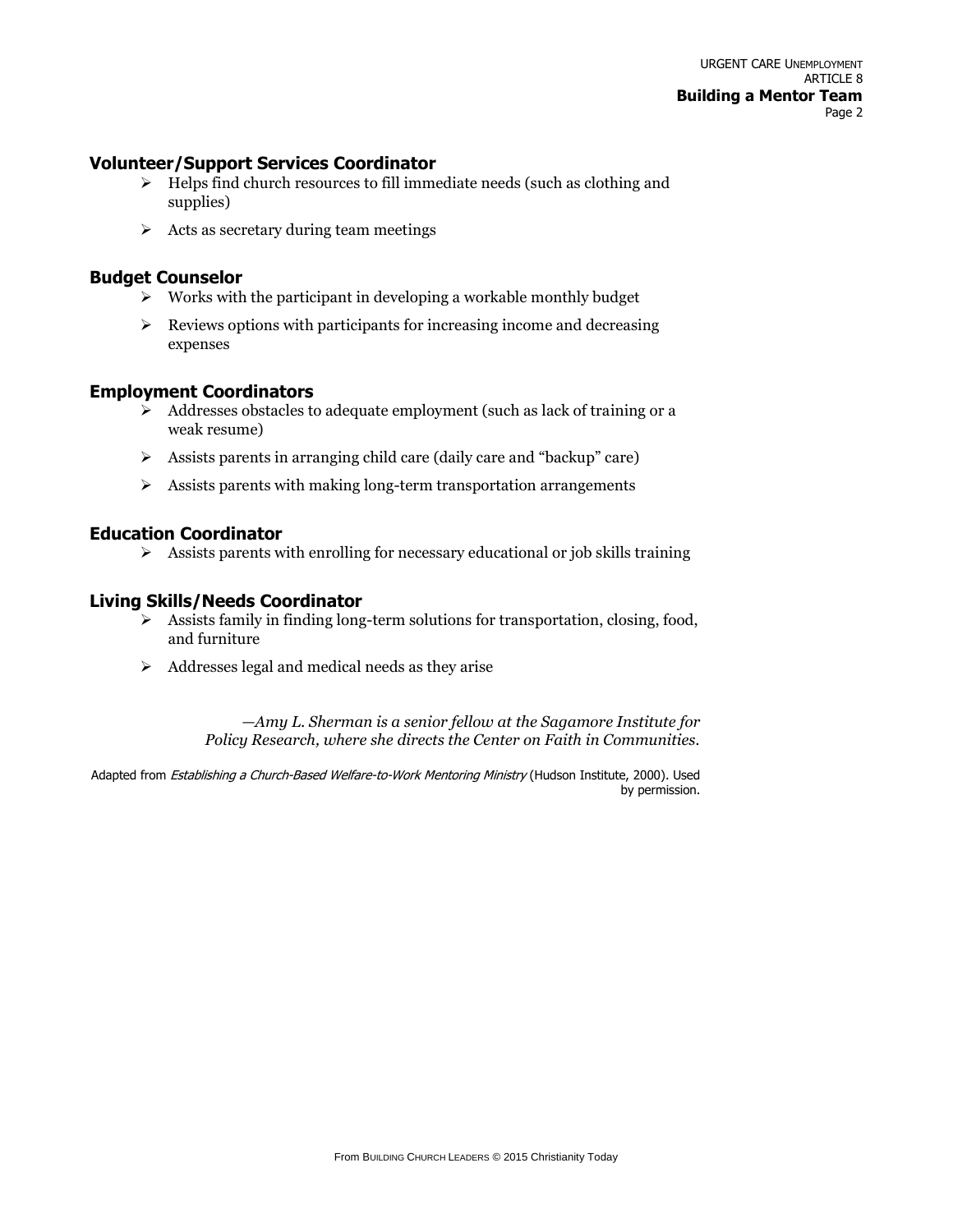# <span id="page-21-0"></span>**Take this Job and Love It**

<span id="page-21-1"></span>*"Down time" is a chance to examine how God can best use your work.*

Ecclesiastes 3:12–14

<span id="page-21-2"></span>by Steve May

Here is a sermon that one pastor used to teach his congregation about how to think about work. Use it with you congregation as a sermon, a small group Bible study, or in a support group for the unemployed.

# **Introduction**

Recently, I stopped at a red light and noticed the bumper sticker on the car in front of me. It said: *I'm in no hurry, I'm on my way to work*. Surveys indicate that this is how most Americans feel about their jobs. This attitude toward work is unfortunate, since over the course of a lifetime most people spend about 40 percent of their time on the job. Whether you love your job or hate it, the Bible has a great deal to say about how your attitude can improve your work life. Today, we're going to look at three questions you can ask yourself about your job. If you can answer yes to all three, then you are on the right track. If not, you may want to rethink some things about this extremely important area of your life.

## **Question 1: Does this job provide enough to meet my needs?**

*Salary should never be the primary factor in considering a job*. As long as the answer to this question is yes, then salary should never be the primary factor in considering a job. Obviously, you have to earn enough to meet your obligations, support your family, put food on the table, a roof over your head, and so on. Beyond that, if you choose a career or a particular job based solely on the salary package, you are quite possibly setting yourself up for misery.

*Illustration*: I speak from experience. Several years ago I was looking for a full-time position in youth ministry. I narrowed my search to two offers: one with an adequate salary, and one with a salary that was, at that time, more money than I had ever earned before. The "adequate" church was, in many ways, ideal. The other church was an opportunity to make a good salary and live in a big parsonage. I prayed about my decision, but not nearly enough. I took the job with the best salary. After moving to the new church, I found out there was a reason why they offered such an attractive salary: no one could work in that environment. I was the third youth minister to be hired in less than 12 months! That should have been a red flag, but I was too distracted by financial considerations. As a result, my ministry suffered, my family suffered, and I suffered.

*The question is, "Does this job pay enough to meet my obligations?"* When it comes to finances, this is really the only question that matters. Solomon said that it is the gift of God if a person's work provides him or her with enough to eat and drink—that is, to meet their physical needs. If it does, then it passes the test.

# **Question 2: Does this job give me the opportunity to do good?**

Ecclesiastes 3:12: I know that there is nothing better for men than to be happy and do good while they live.

*Your job must provide a means for you to do good for others.* There are a number of ways this can happen. Some people have jobs that are service-oriented—by doing their job they directly affect others. Other people have jobs that are not necessarily service oriented, but the job makes it possible for them to give financially and participate in other ministries.

*Illustration*: I have a friend named Wendy who was working as a file clerk for an accounting firm. Even though the hours and pay were good, she felt like she wasn't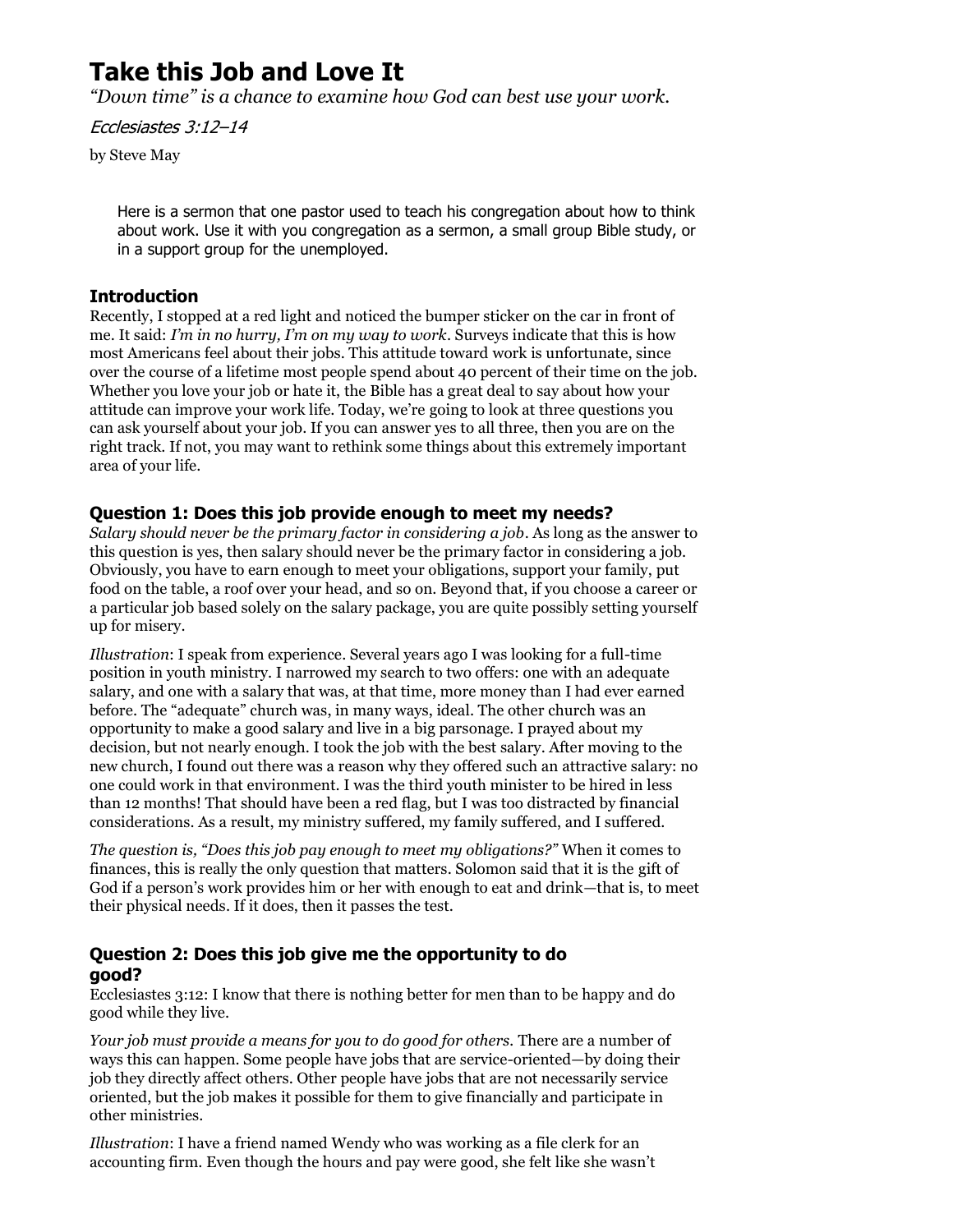accomplishing anything. So she began a lunchtime Bible study at the office, and she began doing volunteer work for a suicide hotline on her day off. She looked for opportunities to do good and found them.

Maybe changing the world isn't built into your job description, but you can use that job to give you leverage to minister in other areas. Attorney Ivy Scarborough does this. He loves practicing law, and he is quite good at it, but he sees his law practice as a means to support his ministry. Because of the income he derives from being an attorney, Ivy is able to take mission trips to Sudan, Afghanistan, and other war-torn countries.

Even if your job seems mundane, you still have the opportunity to minister to those you work with—offering them encouragement and being an example of Christ. Ask yourself: Does my job give me the opportunity to do good? How can I use it to help others? Does it mean I can give more to God's work? Does it give me more time to volunteer? Does it give me the chance to minister to the people I work with?

## **Question 3: Does this job give me a sense of fulfillment?**

Ecclesiastes 3:13: "That everyone may eat and drink and find satisfaction in all his toil this is the gift of God."

*God wants you to find fulfillment in your work—this is his gift*. Of course every job has certain aspects to it that make it difficult. Part of your job may be tedious, or frustrating, or stressful, or demanding, or even boring—but the question is: overall, does this job give a sense that you are doing what you were created to do? God wants you to find fulfillment in your work—this is his gift. Work is not a punishment, it is a blessing. Your job can be more than just 40 hours of misery that you endure to pay the bills—it can give you sense of fulfillment and purpose.

*Illustration*: A few years ago a man named Brad worked for me as a business manager. Brad was a likeable person and did his job adequately, but he didn't seem to be very ambitious or enthusiastic about work. Once, when we needed new space, we decided to convert a storeroom into an office. Brad convinced me that we couldn't afford to hire somebody to do it. Then, he volunteered to do the job himself. He came in early and stayed late—working 12 to 14 hours a day to get the job done. During this time, Brad laughed more than I had ever heard him laugh, and he moved faster than I had ever seen him move. Clearly, he was in the wrong profession. As a bean counter, he was a fish out of water. His passion was carpentry.

*Do what you love, the money will follow*. Marsha Sinetar has written a book titled "*Do What You Love, The Money Will Follow.* This is a great concept: find a job that you love and don't worry about income—as long as you can earn enough to meet your basic needs. Money isn't the most important aspect of your career. It is far more rewarding to spend your life doing something you love, something you find fulfilling, something that enables you to do good for others, something that enables you to glorify God. If you do that, the money will take care of itself.

## **Conclusion**

If you're among the 70 percent of people who don't like their current job, then one of two things has to change. Either you have to change your job, or change the way you do your job. God wants to give you a job you can love. Loving your job may be a matter of asking yourself these questions, making a list of all that is good about it, and changing your attitude toward your work. Or it may be a matter of changing career direction entirely. It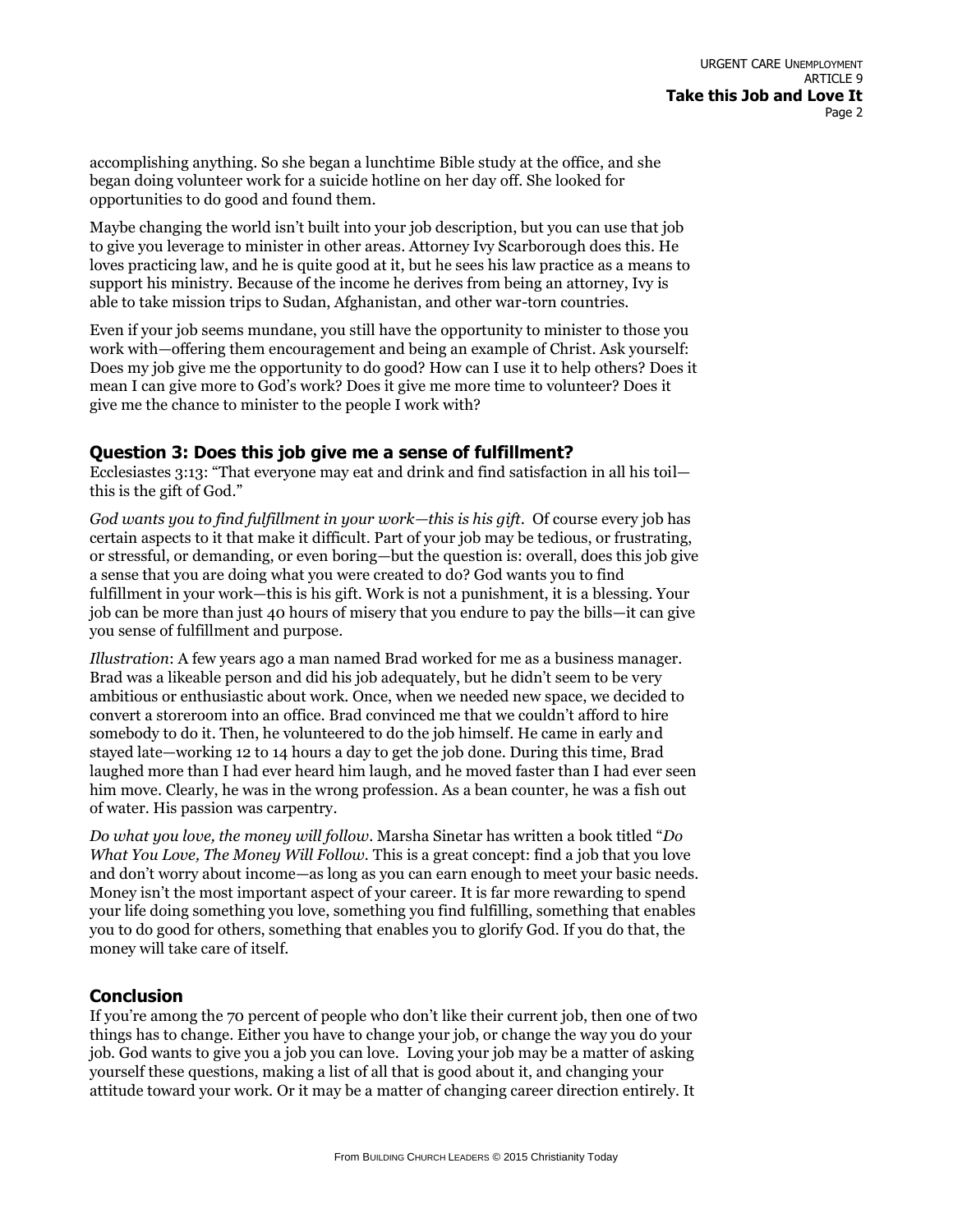is a decision that you do not have to make on your own—God will guide you every step of the way.

As you consider these things, here is a final reminder. Whether you love your job, or whether you are in the process of learning to love your job, it is crucial to remember that we don't work for ourselves, or for any company or organization. We work for God, and we should do our jobs for him. Paul said: "Whatever you do, work at it with all your heart, as working for the Lord, since you know that you will receive an inheritance from the Lord as a reward. It is the Lord Christ you are serving." (Col. 3:23–24)

*—Steve May is a Bible teacher and trainer; he runs AboutSunday.com.*

© Steve May. Used by permission.